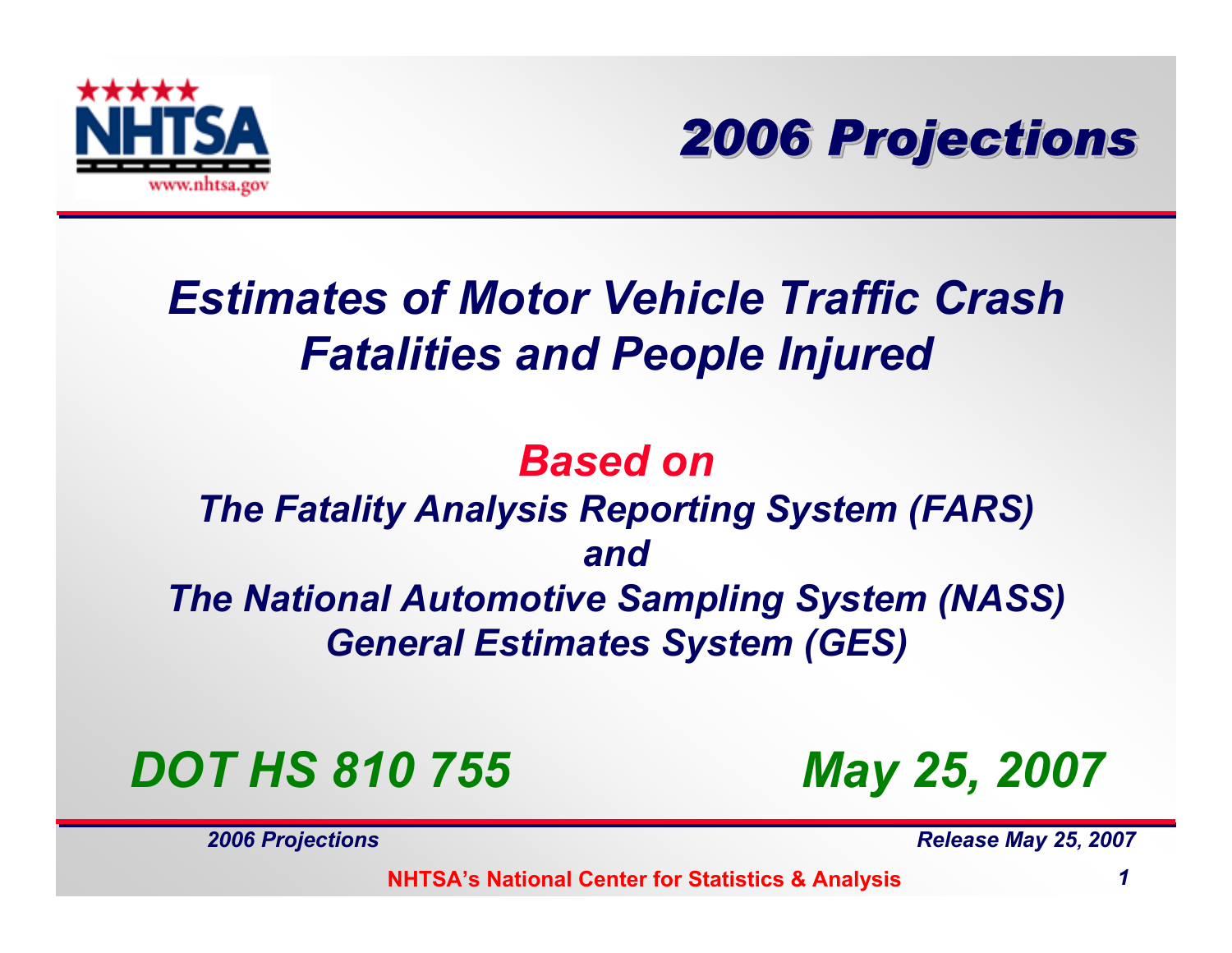



*The numbers from these 2006 projections are subject to change when the data from the full Year 2006 Annual Assessment is released this summer.*

*2006 projections are compared to fatality counts and people injured from the 2005 Annual Report. Sources of the data are indicated in the listing on slide 27.*

*2006 Projections Release May 25, 2007*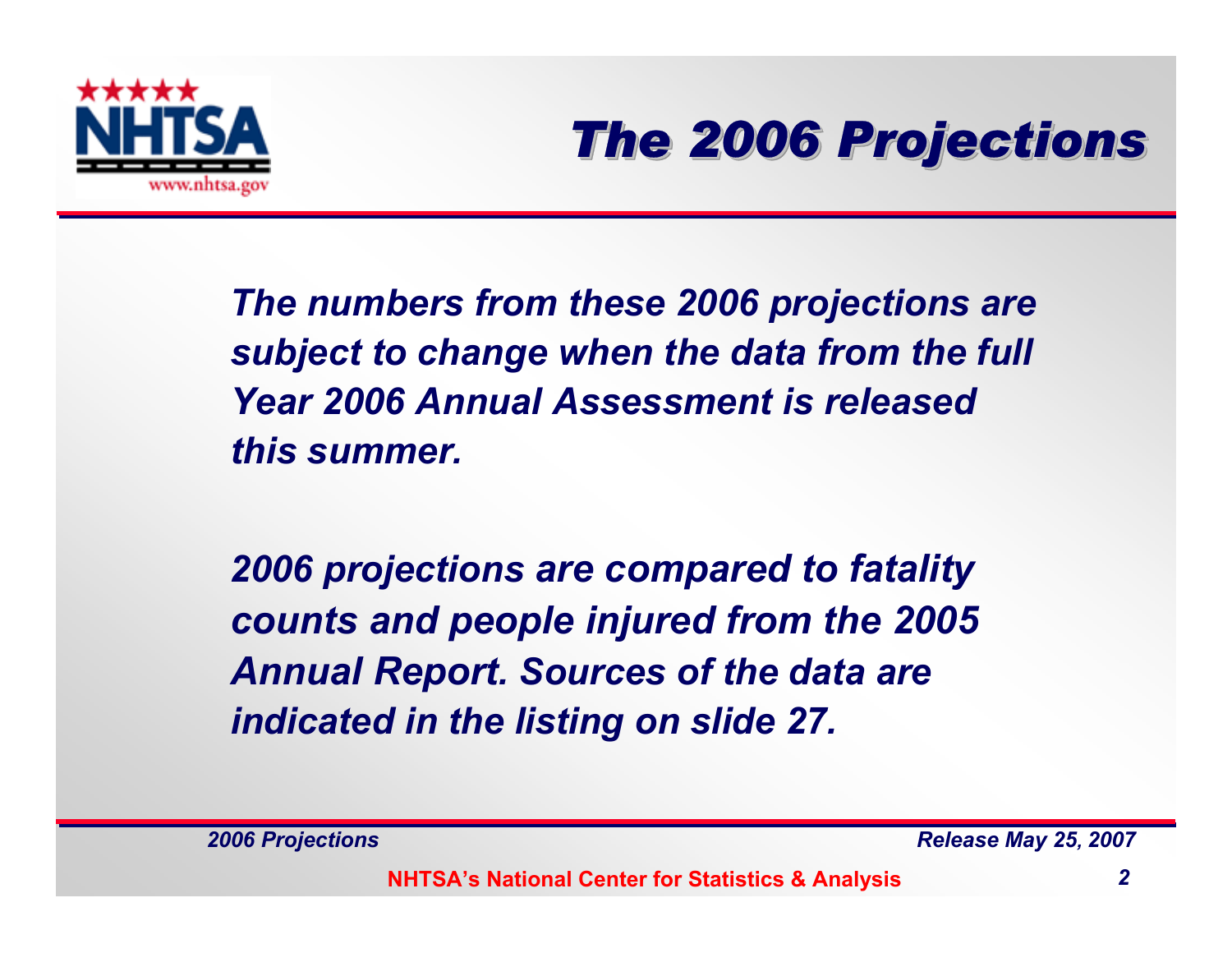



## *The 2006 "PROJECTIONS" contained in this report are based on statistical procedures which use "PARTIAL" year FARS and NASS GES files.*

*2006 Projections Release May 25, 2007*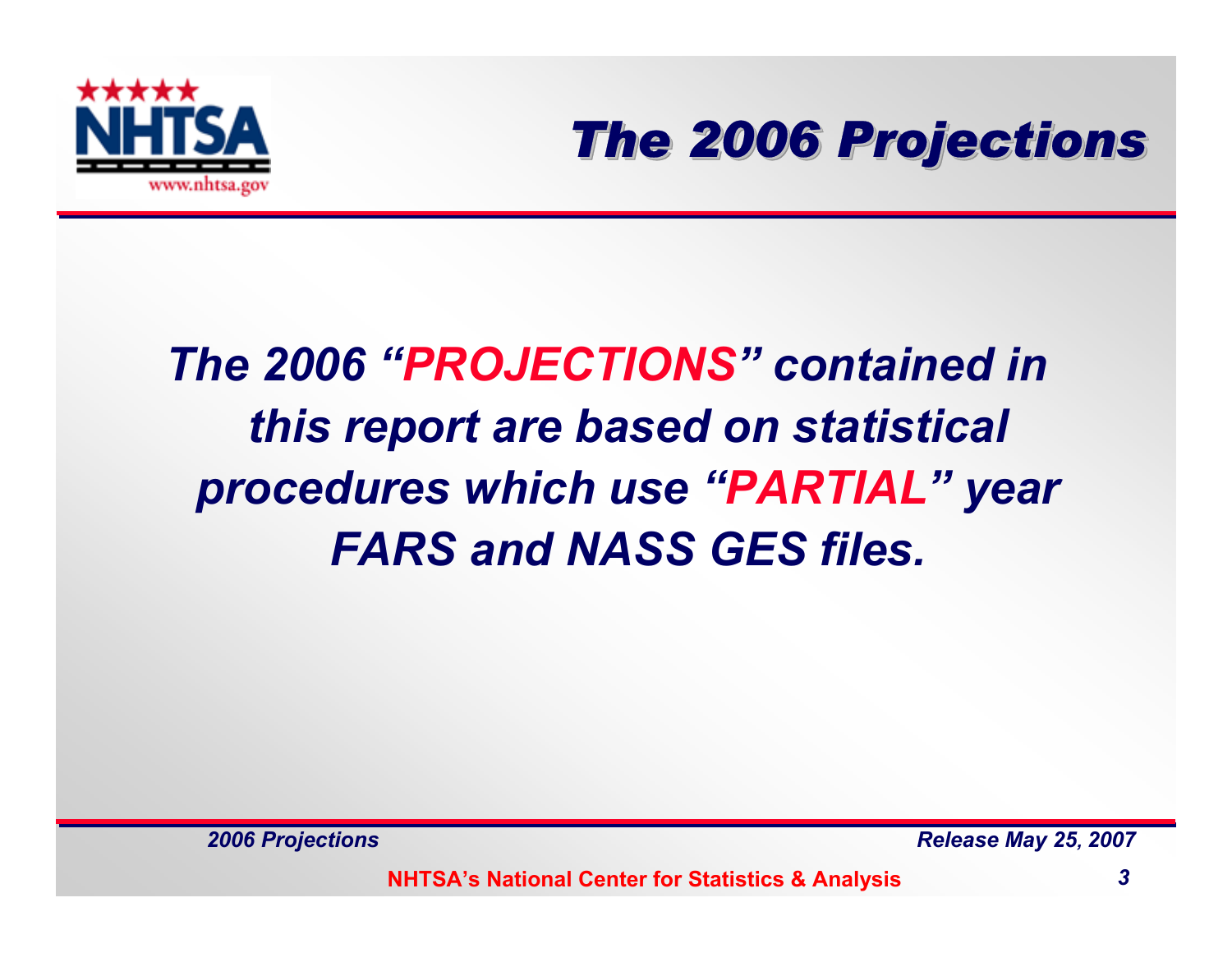



- ¾ *The number of people killed in motor vehicle traffic crashes is projected to decline slightly.*
- ¾ *The estimate of people injured in motor vehicle traffic crashes is projected to decline by 6 percent.*
- ¾ *The estimated number of nonfatal crashes are projected below 6 million for the first time (if these projected numbers are to hold when full year data are available later)*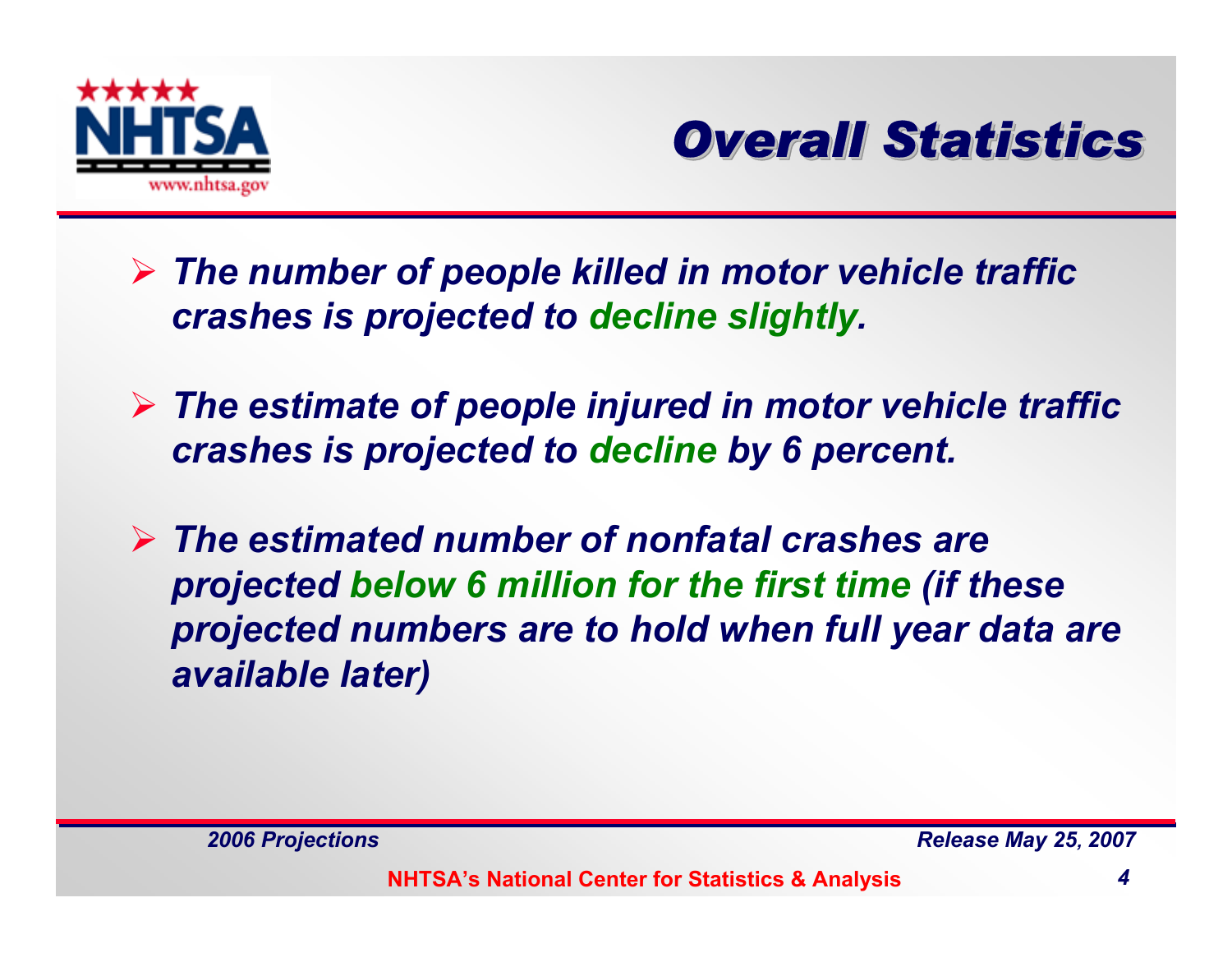



|                             | Year      | % Change       |          |
|-----------------------------|-----------|----------------|----------|
|                             | 2005      | 2006 Projected |          |
| <b>People Killed</b>        | 43,443    | 43,300         | $-0.3%$  |
| <b>People Injured</b>       | 2,699,000 | 2,536,000      | $-6.0\%$ |
|                             |           |                |          |
| <b>Fatal Crashes</b>        | 39,189    | 39,182         | $-0.0%$  |
| <b>Nonfatal Crashes</b>     | 6,120,000 | 5,891,000      | $-3.7%$  |
| <b>Injury Crashes</b>       | 1,816,000 | 1,710,000      | $-5.8%$  |
| <b>Property-Damage-Only</b> | 4,304,000 | 4,181,000      | $-2.9%$  |

*Note: Totals may not add due to rounding. Percentages computed after rounding.*

*Sources: FARS, NASS GES*

*2006 Projections Release May 25, 2007*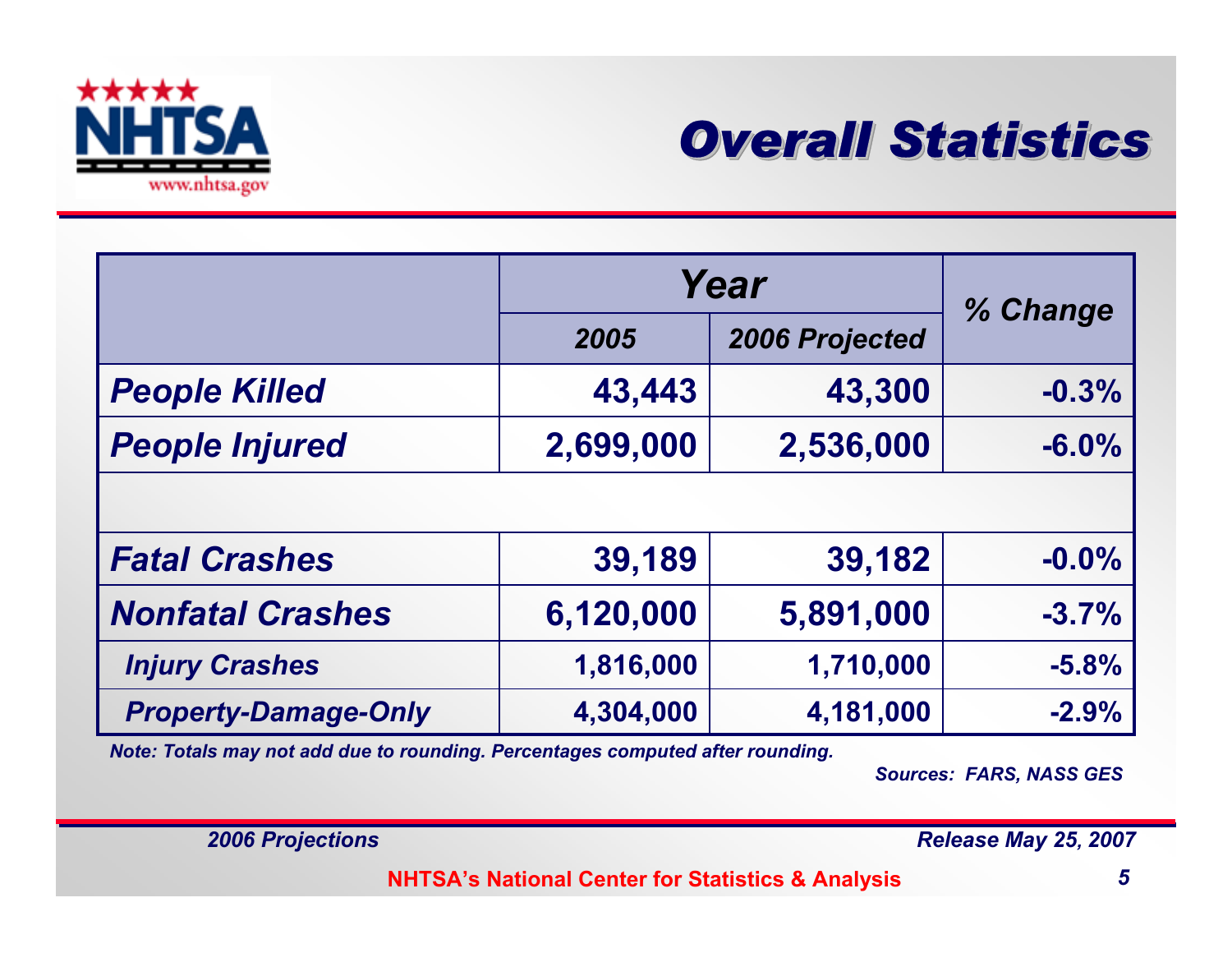



## ¾ *The fatality rate per 100 million vehicle miles traveled (VMT) is projected to remain almost the same.*

¾ *Based on FHWA's current estimate of VMT (increase of just 0.3% from 2005)*

#### ¾ *The injury rate per 100 million VMT is projected to decline.*

*2006 Projections Release May 25, 2007*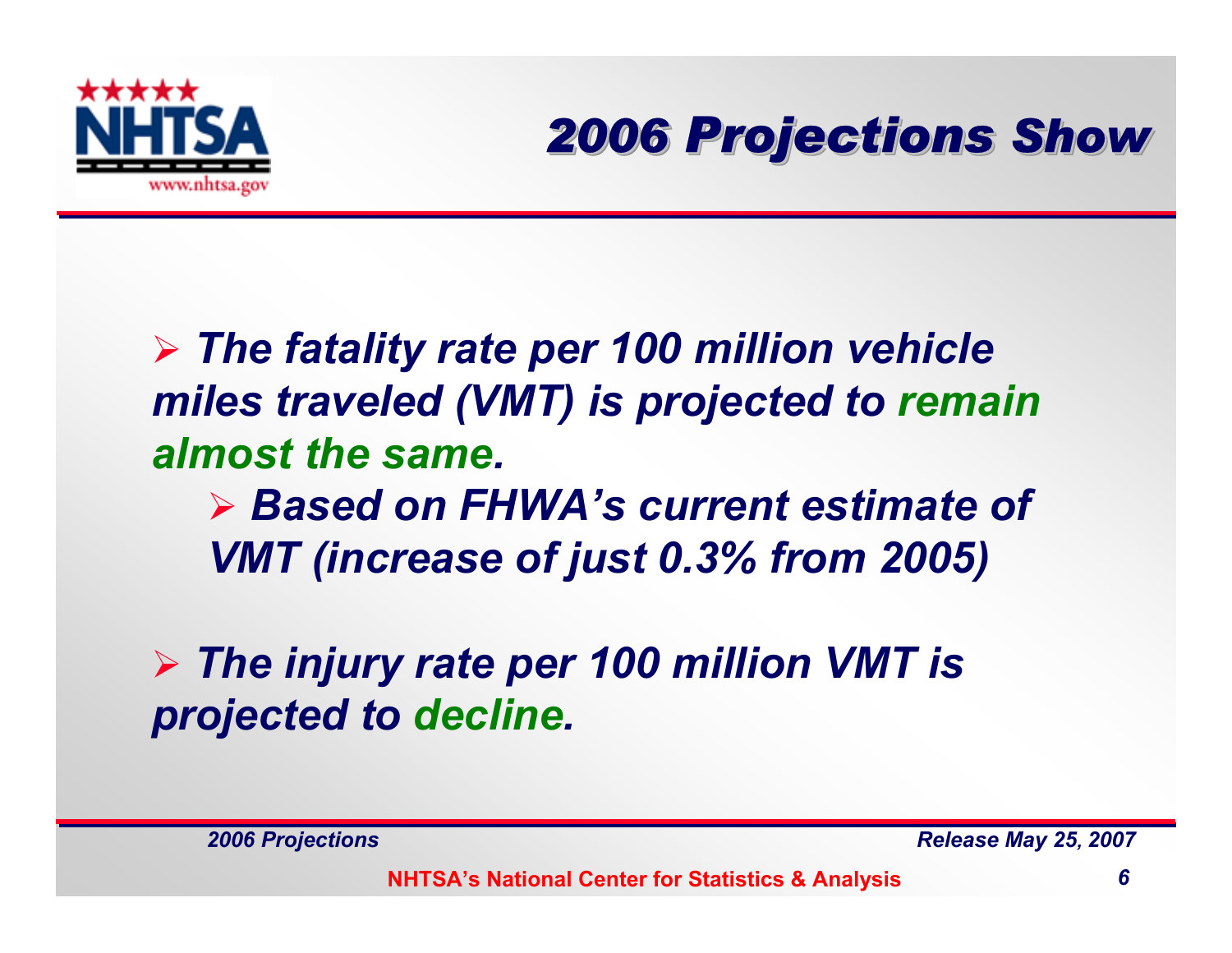

## *Motor Vehicle Crash Motor Vehicle Crash Motor Vehicle Crash Fatality and Injury Rates Fatality and Injury Rates Fatality and Injury Rates*

|                            | Year  |                |          |
|----------------------------|-------|----------------|----------|
| <b>Rate</b>                | 2005  | 2006 Projected | % Change |
| <b>People Killed</b>       |       |                |          |
| <b>/100M VMT</b>           | 1.45  | $1.44*$        | $-0.7%$  |
| <b>/100K Reg. Vehicles</b> | 17.69 | $17.20**$      | $-2.8%$  |
| /100K Population***        | 14.65 | 14.46          | $-1.3%$  |
| <b>People Injured</b>      |       |                |          |
| <b>/100M VMT</b>           | 90    | $85*$          | $-5.6%$  |
| <b>/100K Reg. Vehicles</b> | 1,099 | $1,007**$      | $-8.4%$  |
| /100K Population***        | 910   | 847            | $-6.9%$  |

*\*Based on January 2007 FHWA Traffic Volume Trends \*\*Based on NHTSA projection for registered vehicles \*\*\*July, 1 estimates – Dec 22, 2006 release Sources: FARS, NASS GES, FHWA, and Census Bureau*

*2006 Projections Release May 25, 2007*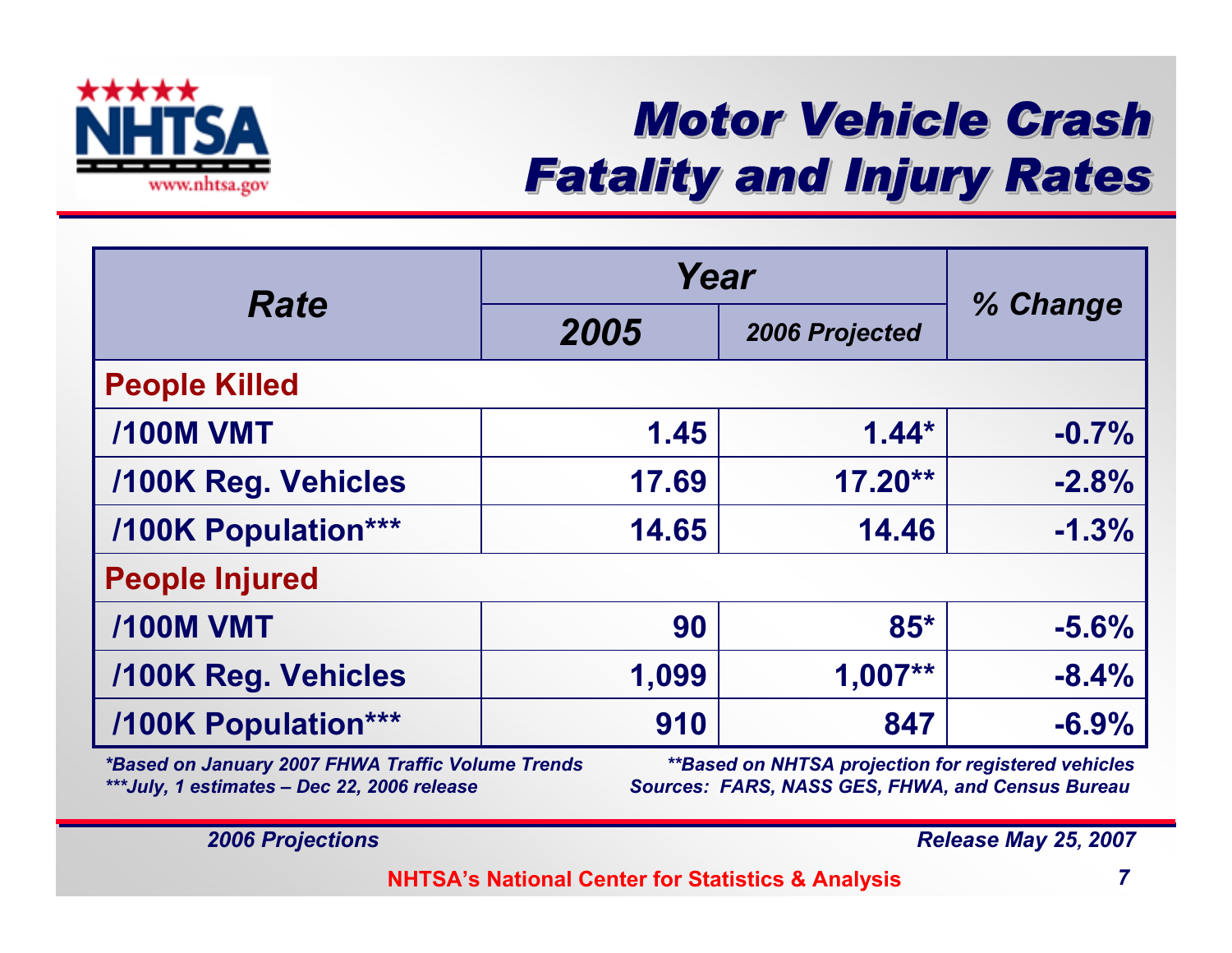



|                               | Year        |               |          |
|-------------------------------|-------------|---------------|----------|
| <b>Exposure Measure</b>       | 2005        | 2006          | % Change |
| <b>Vehicle Miles Traveled</b> | 2,989,807 M | 2,997,660 M*  | $+0.3%$  |
| <b>Registered Vehicles</b>    | 245,641,663 | 251,806,000** | $+2.5%$  |
| <b>Population***</b>          | 296,507,061 | 299,398,484   | $+1.0%$  |

*\* FHWA January 2007 Traffic Volume Trends. \*\* Based on NHTSA projection for registered vehicles.*

*\*\*\* July 1 Census Bureau estimates, release date December 22, 2006. M-Millions*

*2006 Projections Release May 25, 2007*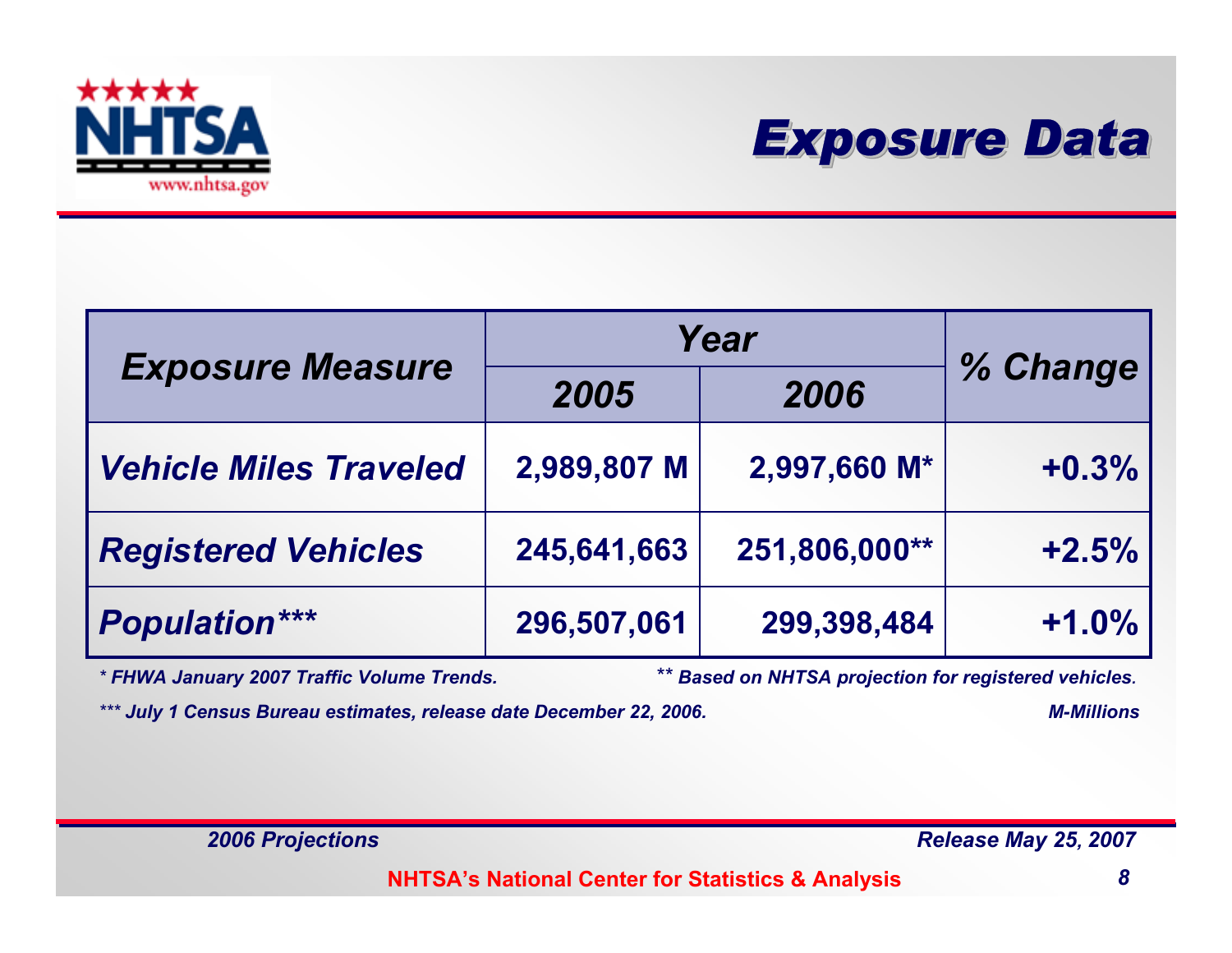

*People Killed in Motor People Killed in Motor People Killed in Motor Vehicle Crashes, by Role Vehicle Crashes, by Role Vehicle Crashes, by Role*

## ¾*Occupant fatalities are projected to decline by about 1 percent*

## ¾*Motorcycle rider fatalities are projected to increase for the ninth year in a row* <sup>¾</sup>*More than 125 percent increase since 1997*

## ¾*Nonoccupant fatalities are projected to decline by about 2 percent*

*2006 Projections Release May 25, 2007*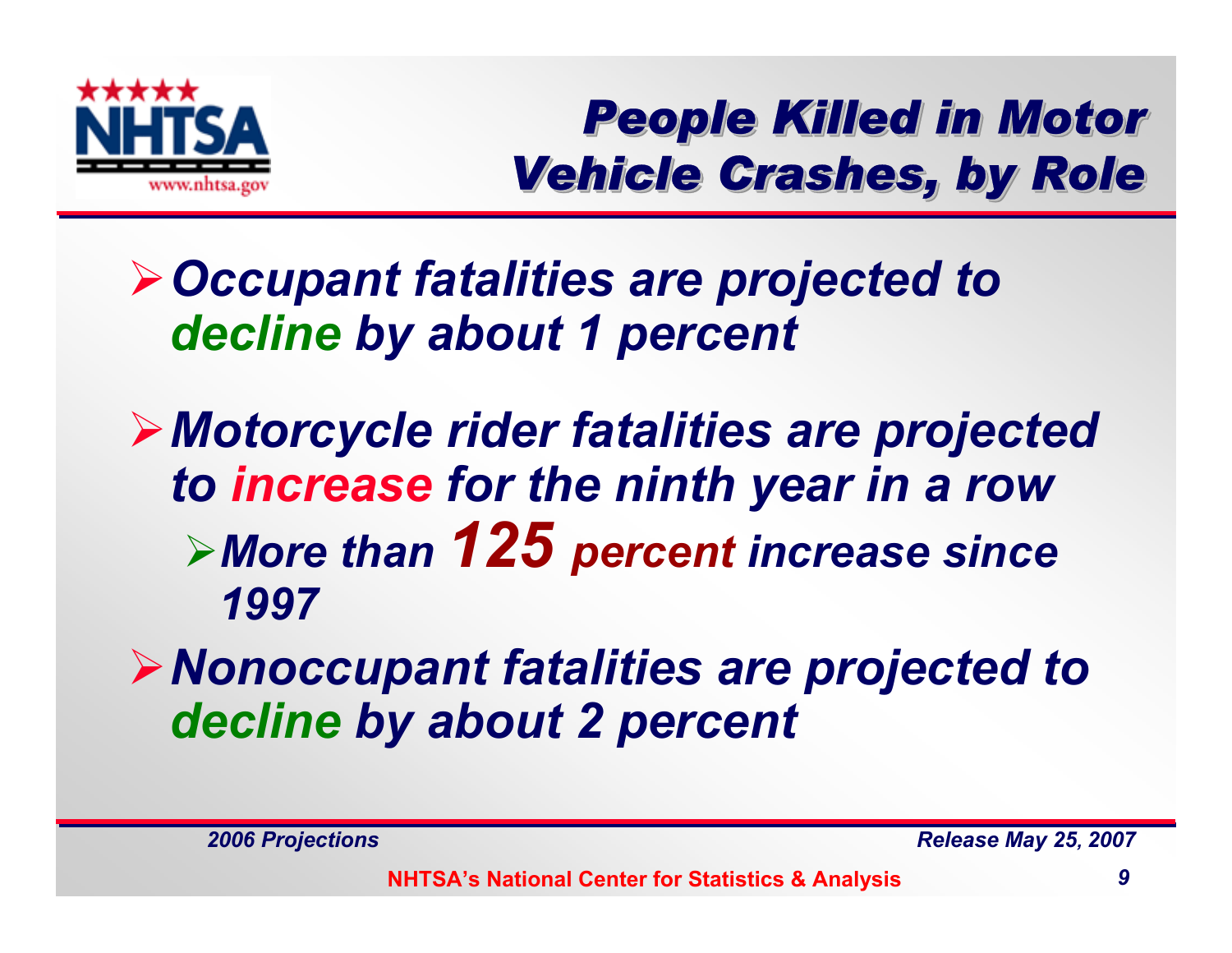

## *People Killed in Motor People Killed in Motor People Killed in Motor Vehicle Crashes, by Role Vehicle Crashes, by Role Vehicle Crashes, by Role*

|                          | Year   |                |               |         | % Change |
|--------------------------|--------|----------------|---------------|---------|----------|
| <b>Role</b>              | 2005   | 2006 Projected | <b>Change</b> |         |          |
| Occupants*               | 33,041 | 32,756         | $-285$        | $-0.9%$ |          |
| <b>Drivers</b>           | 23,240 | 23,277         | $+37$         | $+0.2%$ |          |
| <b>Passengers</b>        | 9,718  | 9,379          | $-339$        | $-3.5%$ |          |
| <b>Motorcycle Riders</b> | 4,553  | 4,798          | $+245$        | $+5.4%$ |          |
| <b>Nonoccupants</b>      | 5,849  | 5,746          | $-103$        | $-1.8%$ |          |
| <b>Pedestrians</b>       | 4,881  | 4,768          | $-113$        | $-2.3%$ |          |
| <b>Pedalcyclists</b>     | 784    | 789            | $+5$          | $+0.6%$ |          |
| Other**                  | 184    | 189            | $+5$          | $+2.7%$ |          |
| <b>TOTAL</b>             | 43,443 | 43,300         | $-143$        | $-0.3%$ |          |

*\* Includes unknown occupants*

*\*\* Includes occupants of motor vehicles not in transport and of non-motor vehicle transport devices. Source: FARS*

*2006 Projections Release May 25, 2007*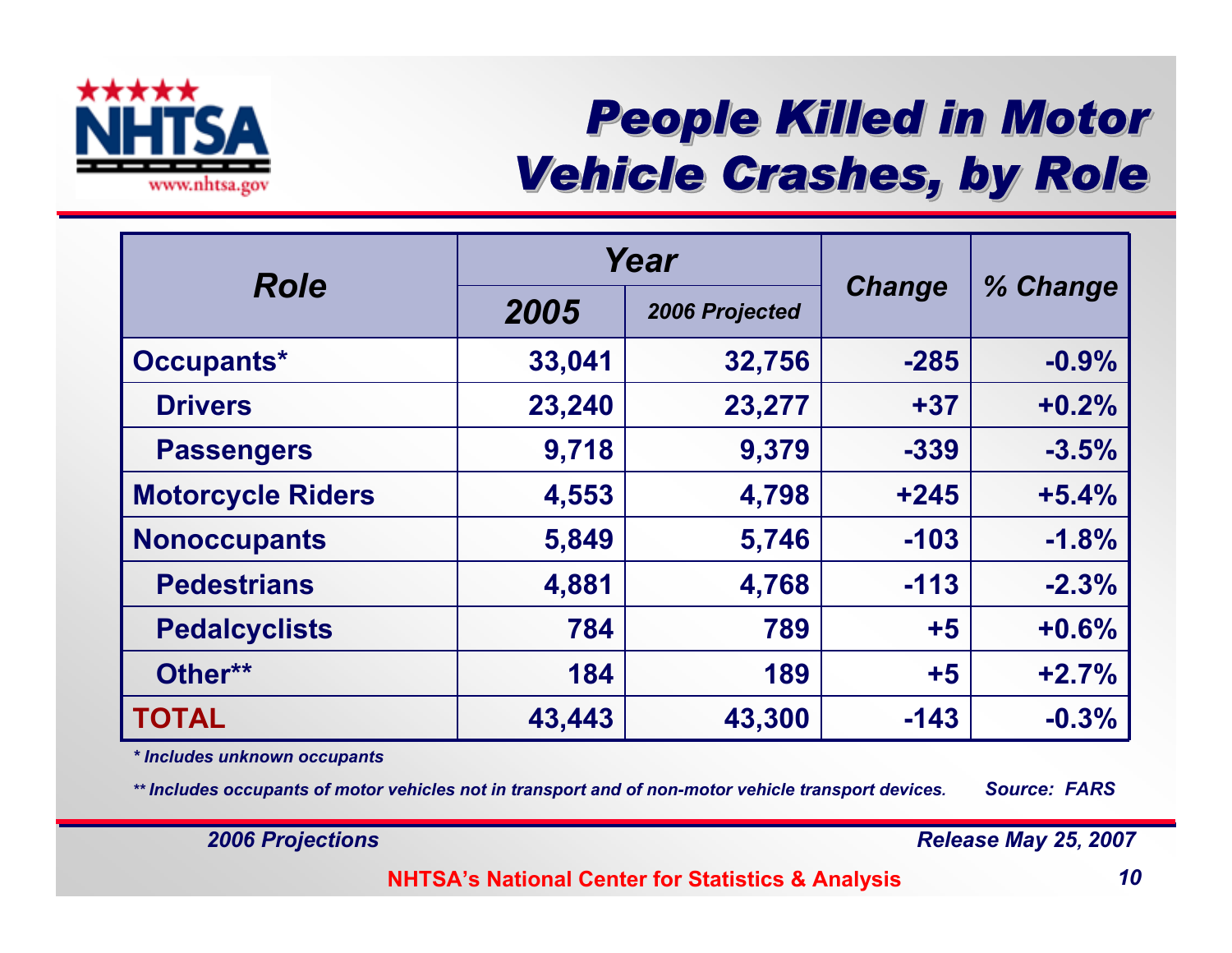

*Estimate of People Injured in Motor Vehicle Crashes, by Role Motor Vehicle Crashes, by Role Motor Vehicle Crashes, by Role*

## *Changes in People Injured by Role for 2006:*

- ¾ *Decline in occupants injured by about 6 percent*
- ¾ *Motorcyclists injured remained the same*
- ¾ *Decline in nonoccupants injured by about 8 percent*

*2006 Projections Release May 25, 2007*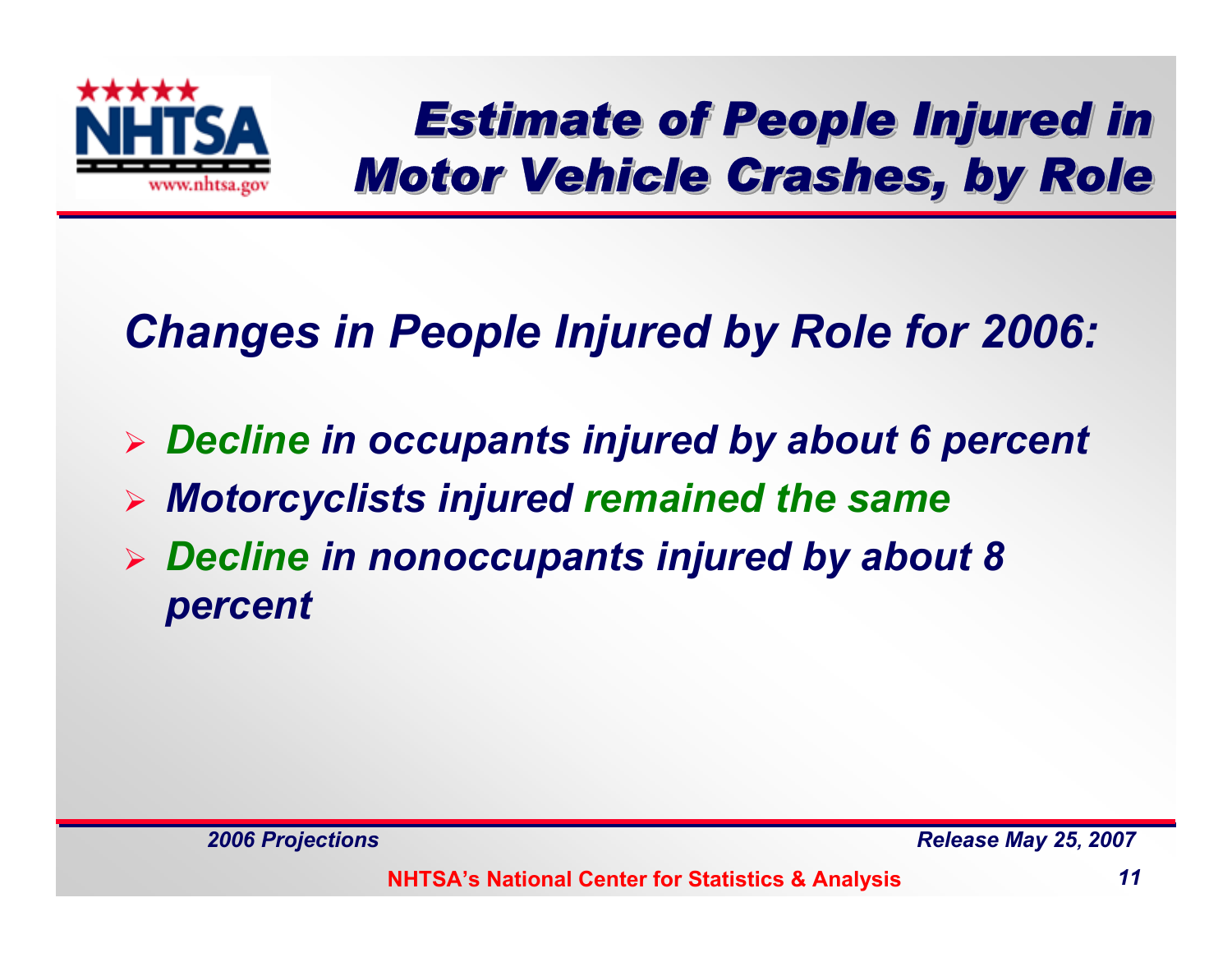

## *Estimate of People Injured in Motor Vehicle Crashes, by Role Motor Vehicle Crashes, by Role Motor Vehicle Crashes, by Role*

| <b>Role</b>                    | Year      |                |          |
|--------------------------------|-----------|----------------|----------|
|                                | 2005      | 2006 Projected | % Change |
| <b>Occupants</b>               | 2,494,000 | 2,339,000      | $-6.2%$  |
| <b>Drivers</b>                 | 1,743,000 | 1,626,000      | $-6.7%$  |
| <b>Passengers</b>              | 750,000   | 713,000        | $-4.9%$  |
| <b>Motorcycle Riders</b>       | 87,000    | 87,000         | $0.0\%$  |
| <b>Nonoccupants</b>            | 118,000   | 109,000        | $-7.6%$  |
| <b>Pedestrians</b>             | 64,000    | 58,000         | $-9.4%$  |
| <b>Pedalcyclists</b>           | 45,000    | 45,000         | 0.0%     |
| <b>Other/Unknown Occupants</b> | 8,000     | 7,000          | $-13%$   |
| <b>TOTAL*</b>                  | 2,699,000 | 2,535,000      | $-6.1%$  |

*\*Totals may not add due to rounding. Percentages computed after rounding. Source: NASS GES*

*2006 Projections Release May 25, 2007*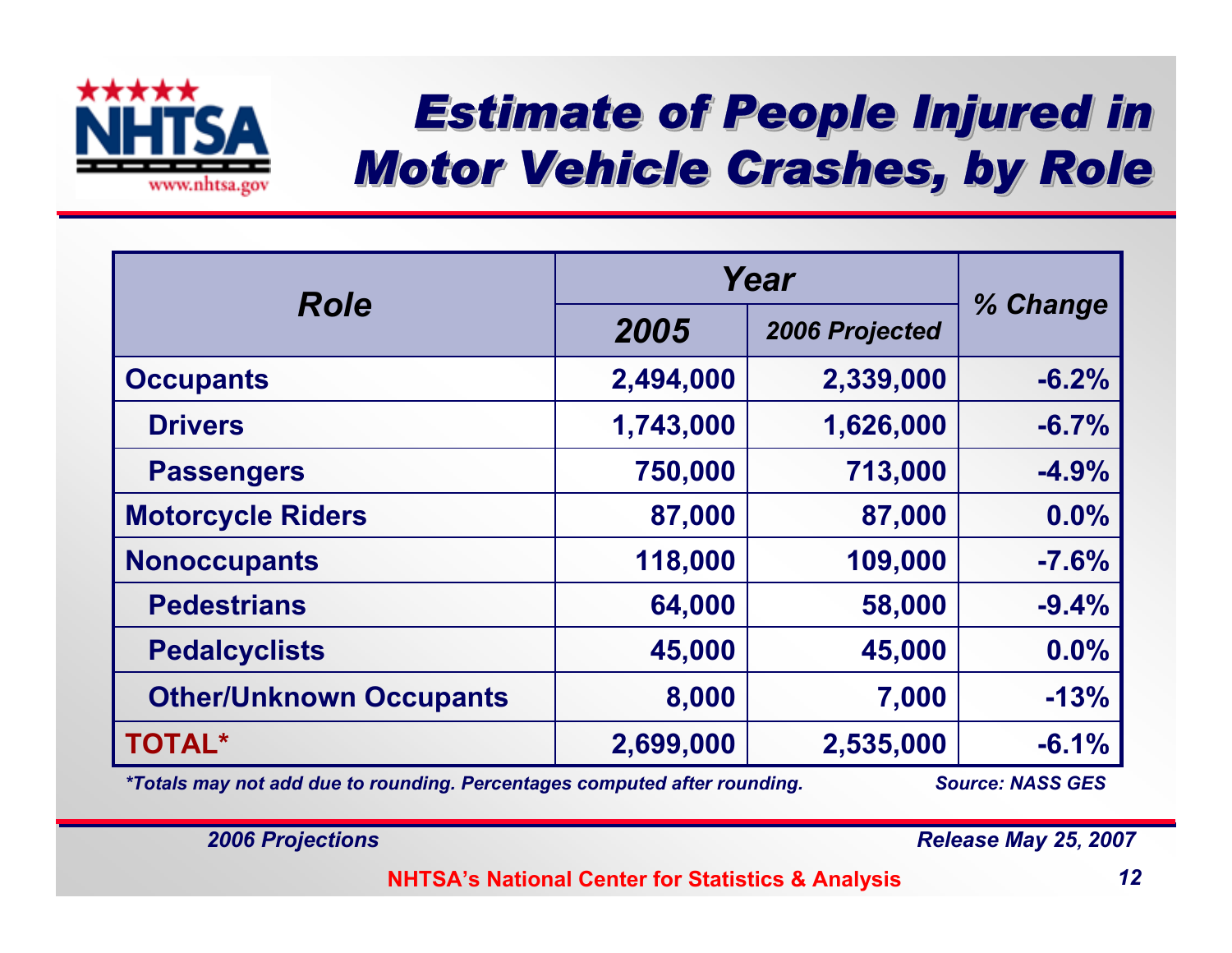

#### *Occupants Killed and Injured in Motor Vehicle Crashes, Motor Vehicle Crashes, Motor Vehicle Crashes, by Vehicle Type by Vehicle Type by Vehicle Type*

#### ¾ *Passenger vehicle occupant fatalities are projected to decline*

#### ¾ *Passenger vehicle occupants injured are projected to decline*

*2006 Projections Release May 25, 2007*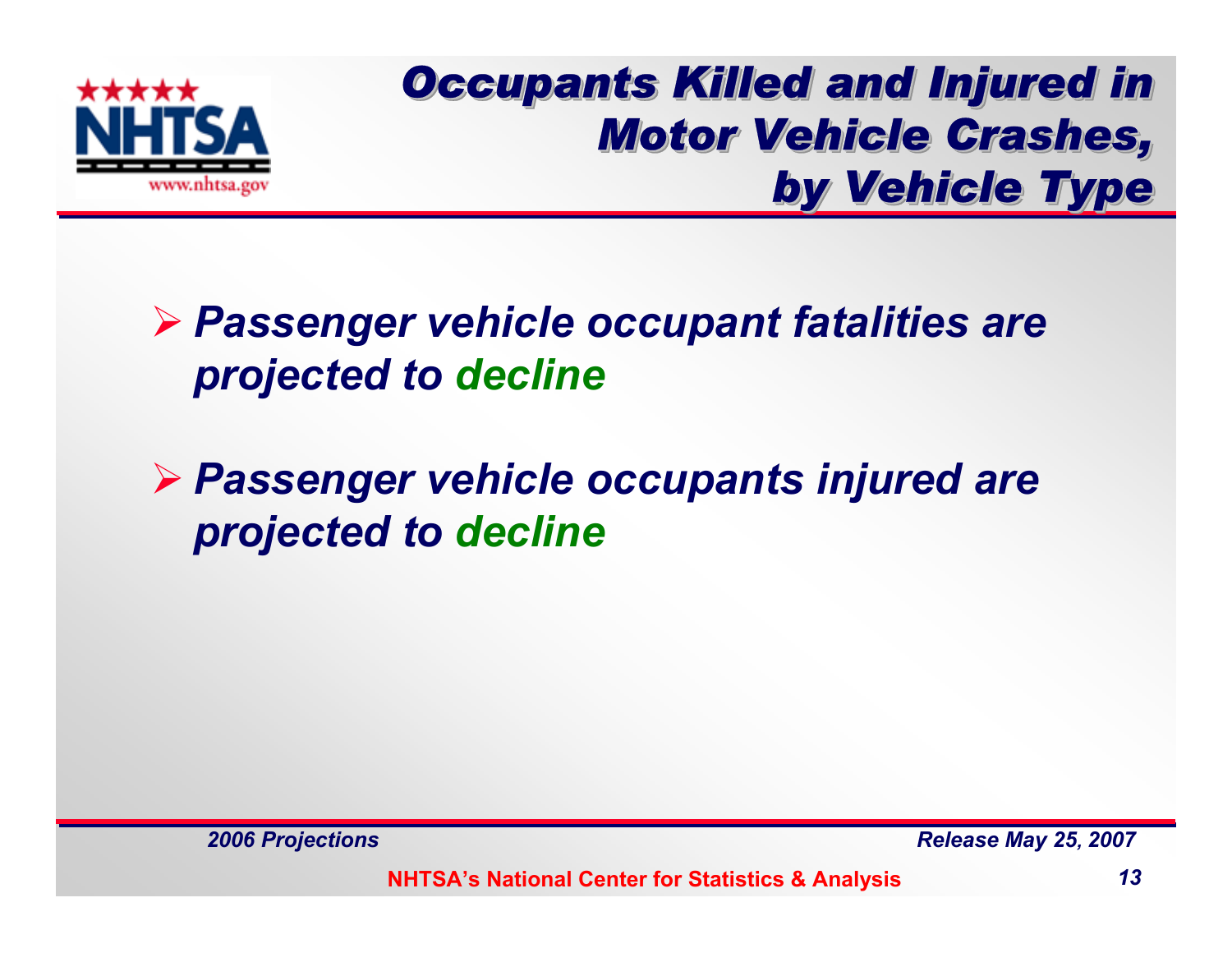

### *Occupants Killed in Motor Vehicle Crashes, by Vehicle Type Crashes, by Vehicle Type Crashes, by Vehicle Type*

|                                 |        | Year           | <b>Change</b> |          |
|---------------------------------|--------|----------------|---------------|----------|
| <b>Vehicle Type</b>             | 2005   | 2006 Projected |               | % Change |
| <b>Total Passenger Vehicles</b> | 31,415 | 30,850         | $-565$        | $-1.8%$  |
| <b>Passenger Cars</b>           | 18,440 | 17,941         | $-499$        | $-2.7%$  |
| <b>Light Trucks</b>             | 12,975 | 12,909         | $-66$         | $-0.5%$  |
| <b>Large Trucks</b>             | 803    | 798            | $-5$          | $-0.6%$  |
| <b>Other Vehicles*</b>          | 545    | 515            | $-30$         | $-5.5%$  |
| Unknown**                       | 278    | 593            | $+315$        | $+113%$  |
| <b>TOTAL</b>                    | 33,041 | 32,756         | $-285$        | $-0.9%$  |

*\*Includes vehicle occupants killed in buses and other vehicle types.*

*\*\*Many of the unknown vehicle types in the 2006 Early Projection file will be resolved in the 2006 Annual Report file.*

*Source: FARS*

*2006 Projections Release May 25, 2007*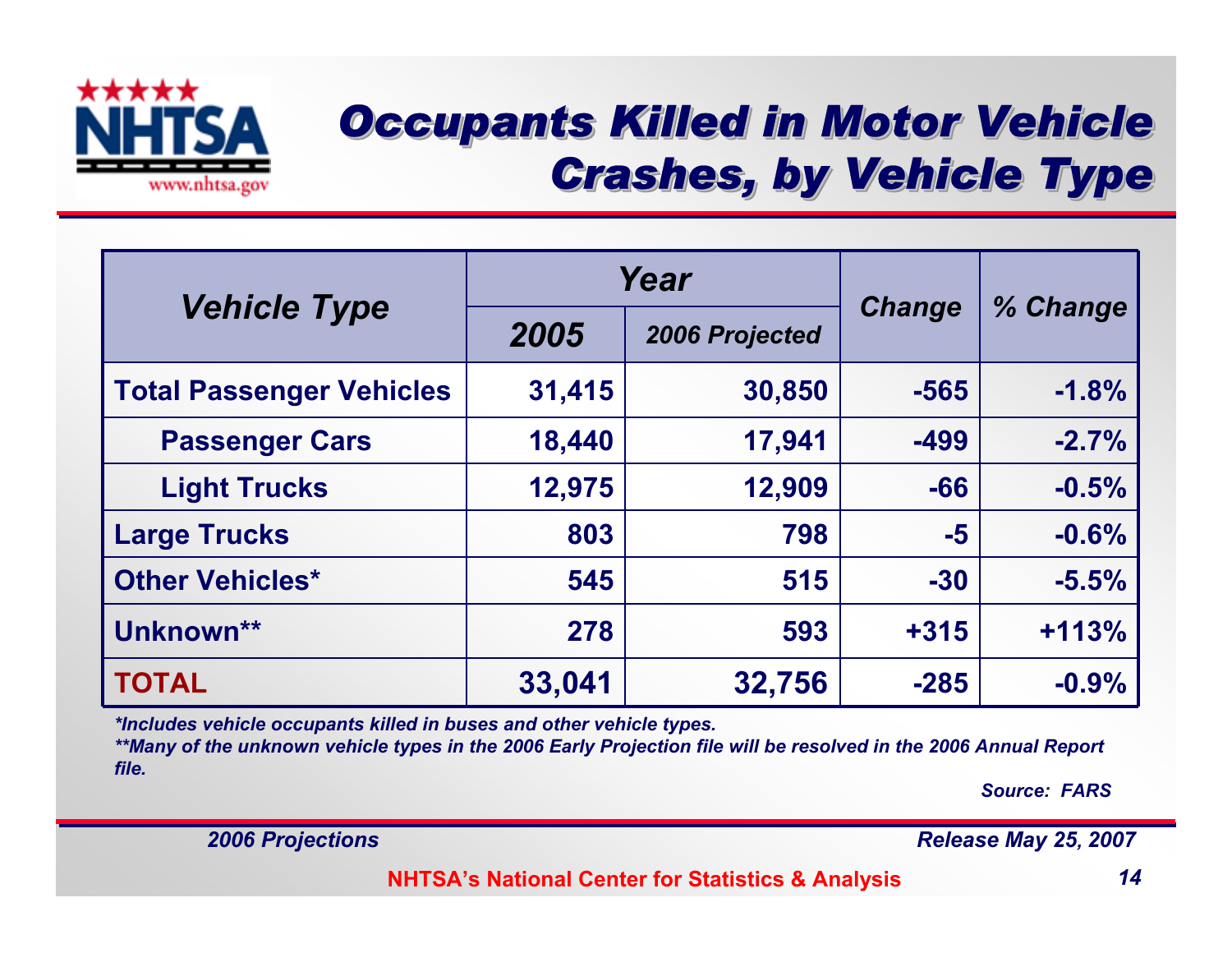

#### *Occupants Injured in Motor Vehicle Crashes, by Vehicle Type Crashes, by Vehicle Type Crashes, by Vehicle Type*

|                          | Year      |                |          |
|--------------------------|-----------|----------------|----------|
| <b>Vehicle Type</b>      | 2005      | 2006 Projected | % Change |
| Total Passenger Vehicles | 2,446,000 | 2,291,000      | $-6.3%$  |
| <b>Passenger Cars</b>    | 1,573,000 | 1,457,000      | $-7.4%$  |
| <b>Light Trucks</b>      | 872,000   | 834,000        | $-4.4%$  |
| <b>Large Trucks</b>      | 27,000    | 27,000         | 0.0%     |
| <b>Other Vehicles*</b>   | 21,000    | 21,000         | 0.0%     |
| <b>TOTAL**</b>           | 2,494,000 | 2,339,000      | $-6.2%$  |

*\*Includes vehicle occupants injured in buses and other vehicle types.*

*\*\*Totals may not add due to rounding. Percentages computed after rounding. Source: NASS GES*

*2006 Projections Release May 25, 2007*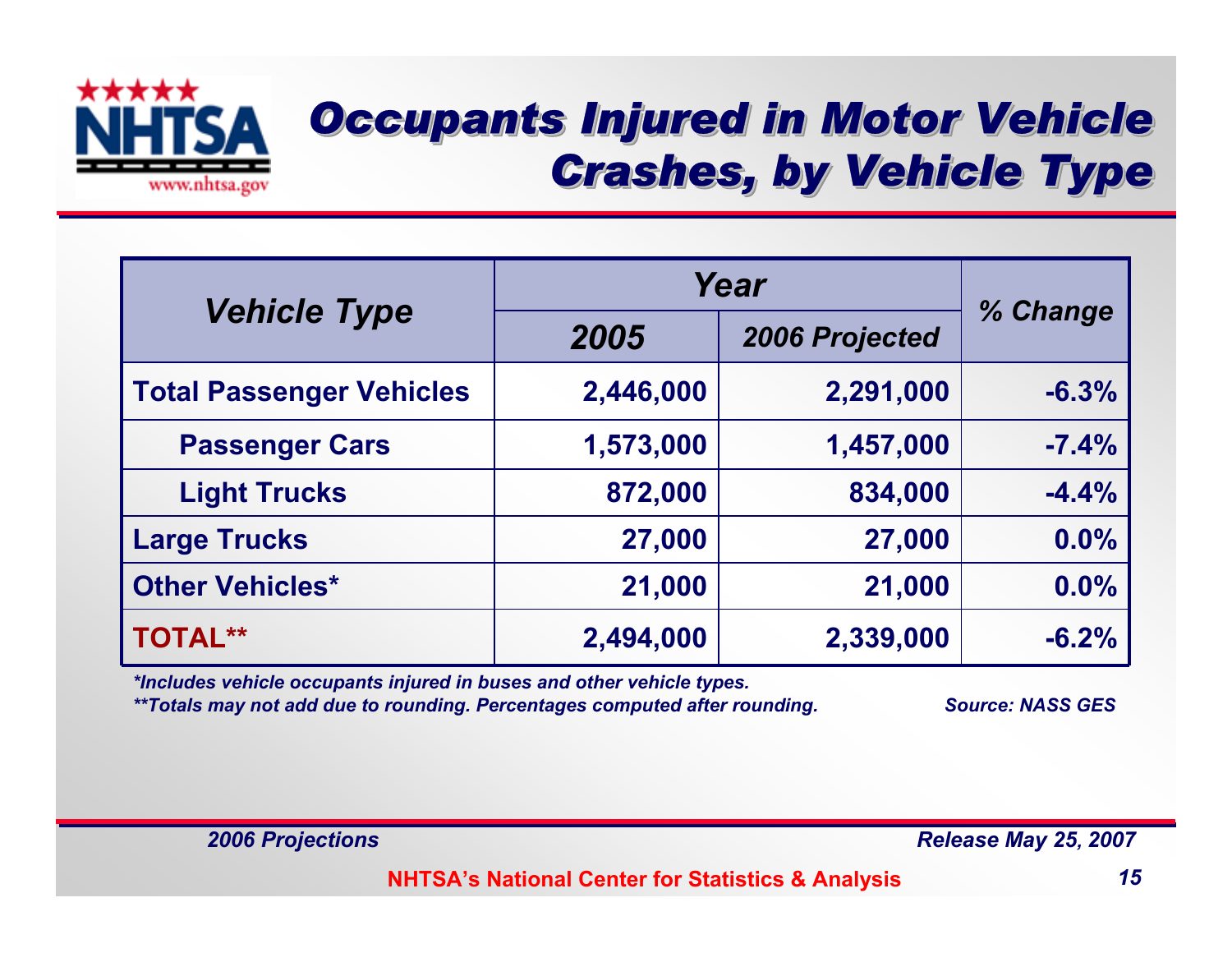

#### *Passenger Vehicle Occupant Passenger Vehicle Occupant Passenger Vehicle Occupant Fatalities (All Ages), by Restraint UseRestraint Use Restraint Use*

#### ¾ *Restraint use by fatally injured passenger vehicle occupants is expected to remain the same*

| <b>Restraint Use</b>      | Year |                       |  |
|---------------------------|------|-----------------------|--|
|                           | 2005 | <b>2006 Projected</b> |  |
| <b>Restraint Used*</b>    | 45%  | 45%                   |  |
| <b>Restraint Not Used</b> | 55%  | 55%                   |  |

*\*Restraint Used = Use of any type of restraint, e.g., lap belt, lap/shoulder belt, child safety seat, etc.*

*Source: FARS*

*2006 Projections Release May 25, 2007*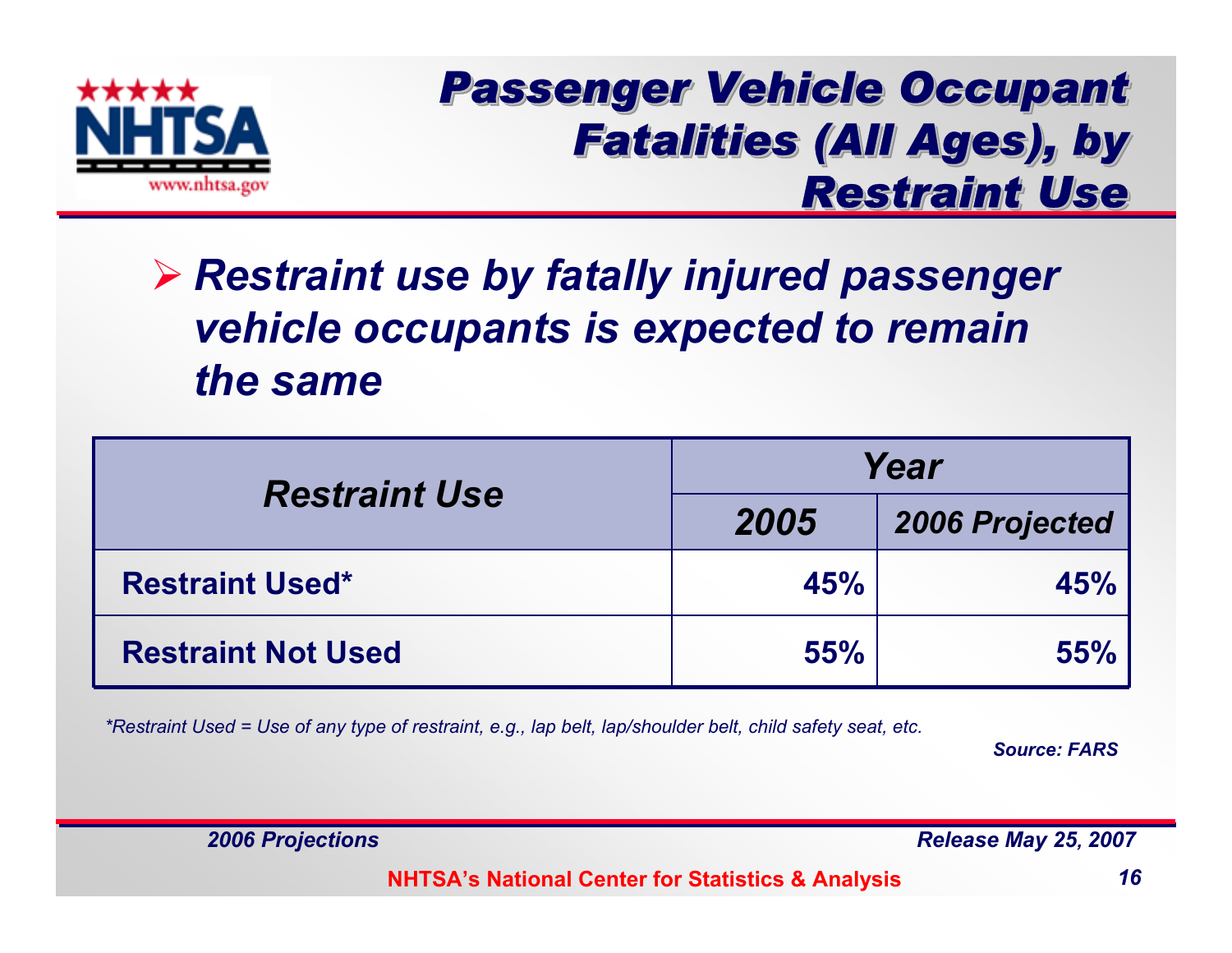

*People Killed in People Killed in People Killed in Large-Truck Crashes Large-Truck Crashes Truck Crashes*

#### ¾ *Fatalities in large-truck crashes are projected to decline by about 4 percent.*

¾ *People injured in large-truck crashes are projected to decline.*

*2006 Projections Release May 25, 2007*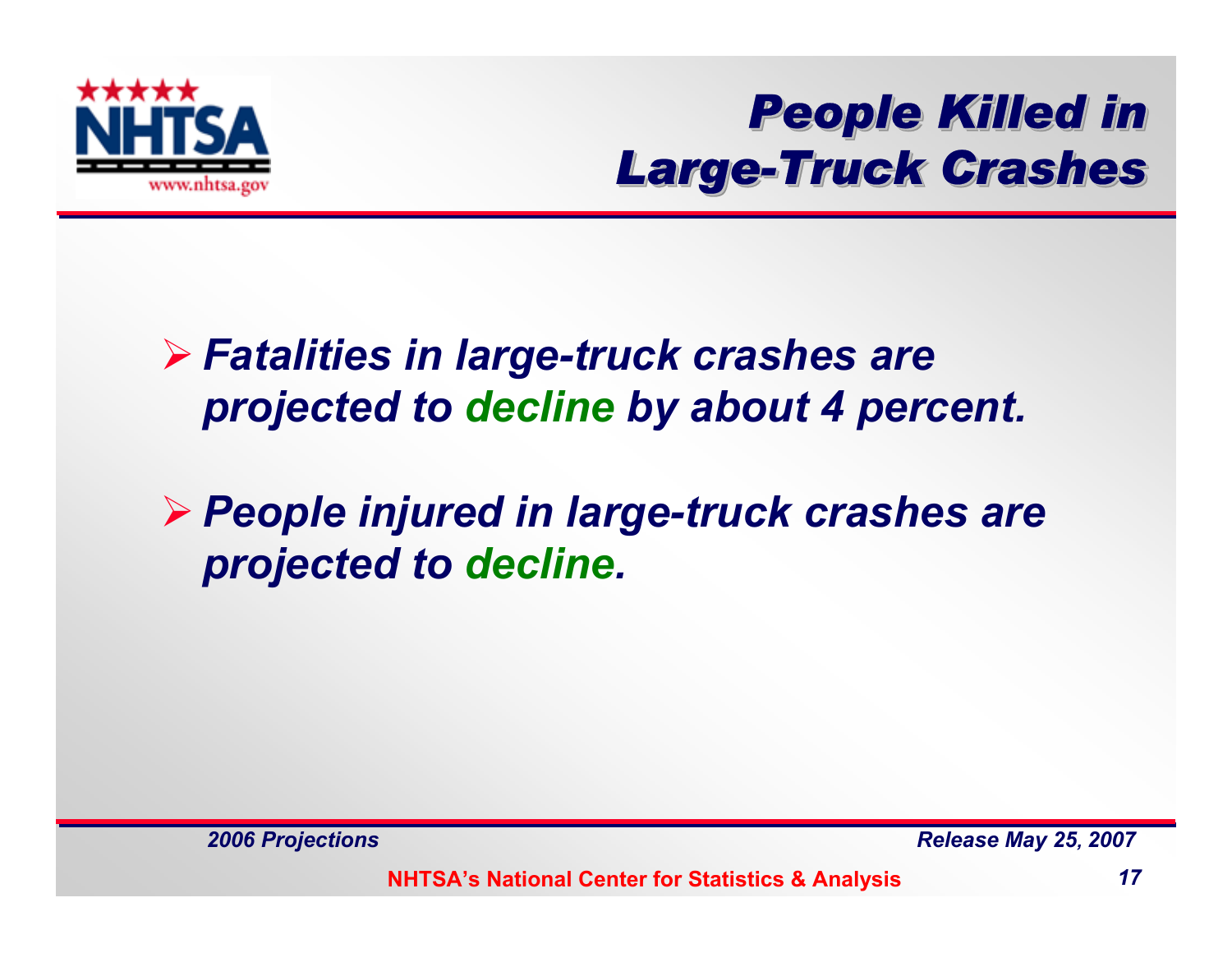

## *People Killed in Large-Truck People Killed in Large People Killed in Large-Truck Crashes, by Type Crashes, by Type Crashes, by Type*

|                                | Year  |                |          |
|--------------------------------|-------|----------------|----------|
| <b>Type</b>                    | 2005  | 2006 Projected | % Change |
| <b>Truck Occupants</b>         | 803   | 798            | $-0.6%$  |
| <b>Single-vehicle</b>          | 480   | 503            | $+4.8%$  |
| <b>Multivehicle</b>            | 323   | 295            | $-8.7%$  |
| <b>Other Vehicle Occupants</b> | 3,944 | 3,791          | $-3.9%$  |
| <b>Nonoccupants</b>            | 465   | 429            | $-7.7%$  |
| <b>Total</b>                   | 5,212 | 5,018          | $-3.7%$  |

*Source: FARS*

*2006 Projections Release May 25, 2007*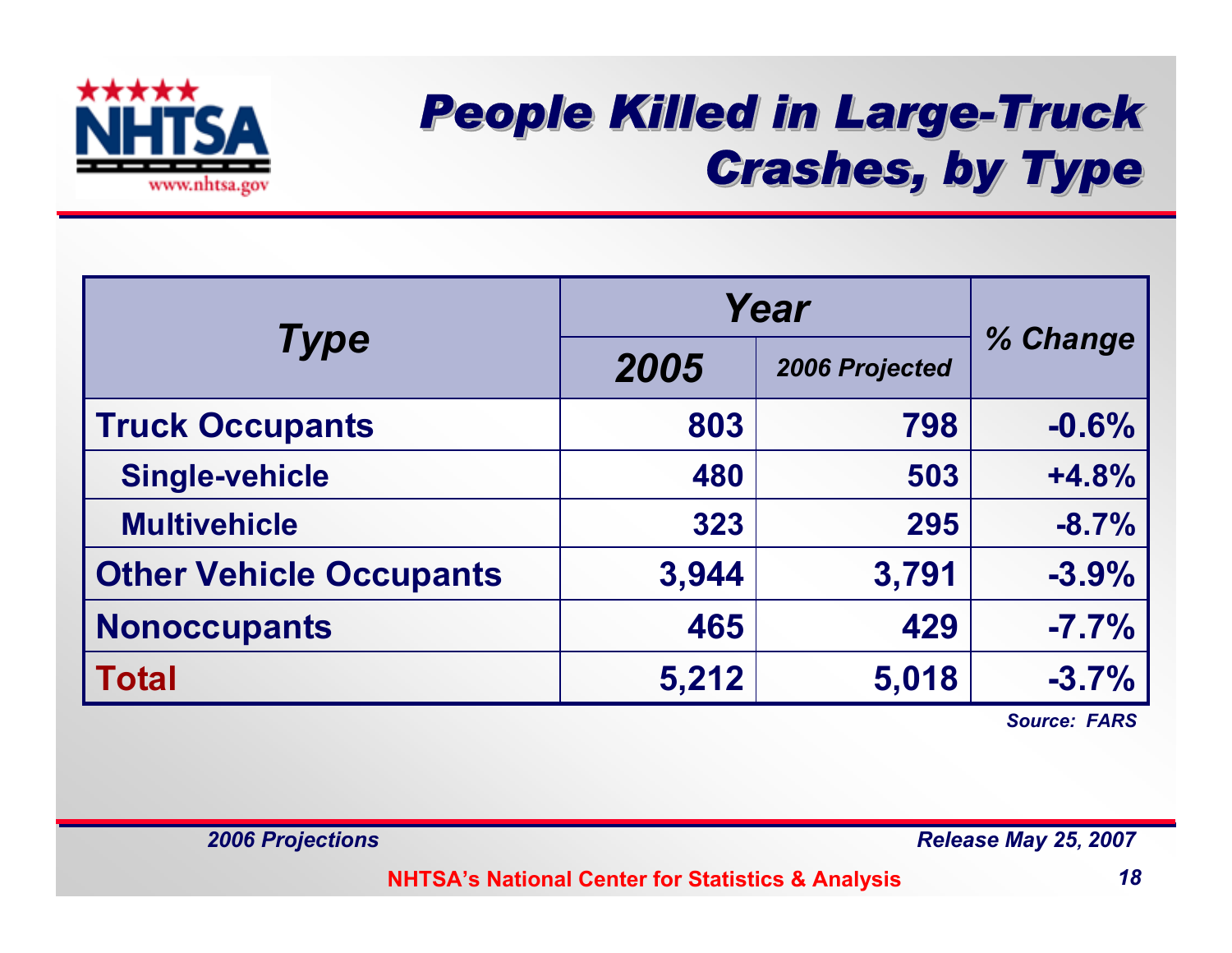

## *People Injured in Large-Truck People Injured in Large People Injured in Large-Truck Crashes, by Type Crashes, by Type Crashes, by Type*

|                                |         | Year           |          |  |
|--------------------------------|---------|----------------|----------|--|
| <b>Type</b>                    | 2005    | 2006 Projected | % Change |  |
| <b>Truck Occupants</b>         | 27,000  | 27,000         | $0.0\%$  |  |
| <b>Single-vehicle</b>          | 10,000  | 13,000         | $+30%$   |  |
| <b>Multivehicle</b>            | 17,000  | 14,000         | $-18%$   |  |
| <b>Other Vehicle Occupants</b> | 84,000  | 84,000         | 0.0%     |  |
| <b>Nonoccupants</b>            | 2,000   | 2,000          | 0.0%     |  |
| Total*                         | 114,000 | 113,000        | $-0.9%$  |  |

*\*Totals may not add due to rounding. Percentages computed after rounding. Source: NASS GES*

*2006 Projections Release May 25, 2007*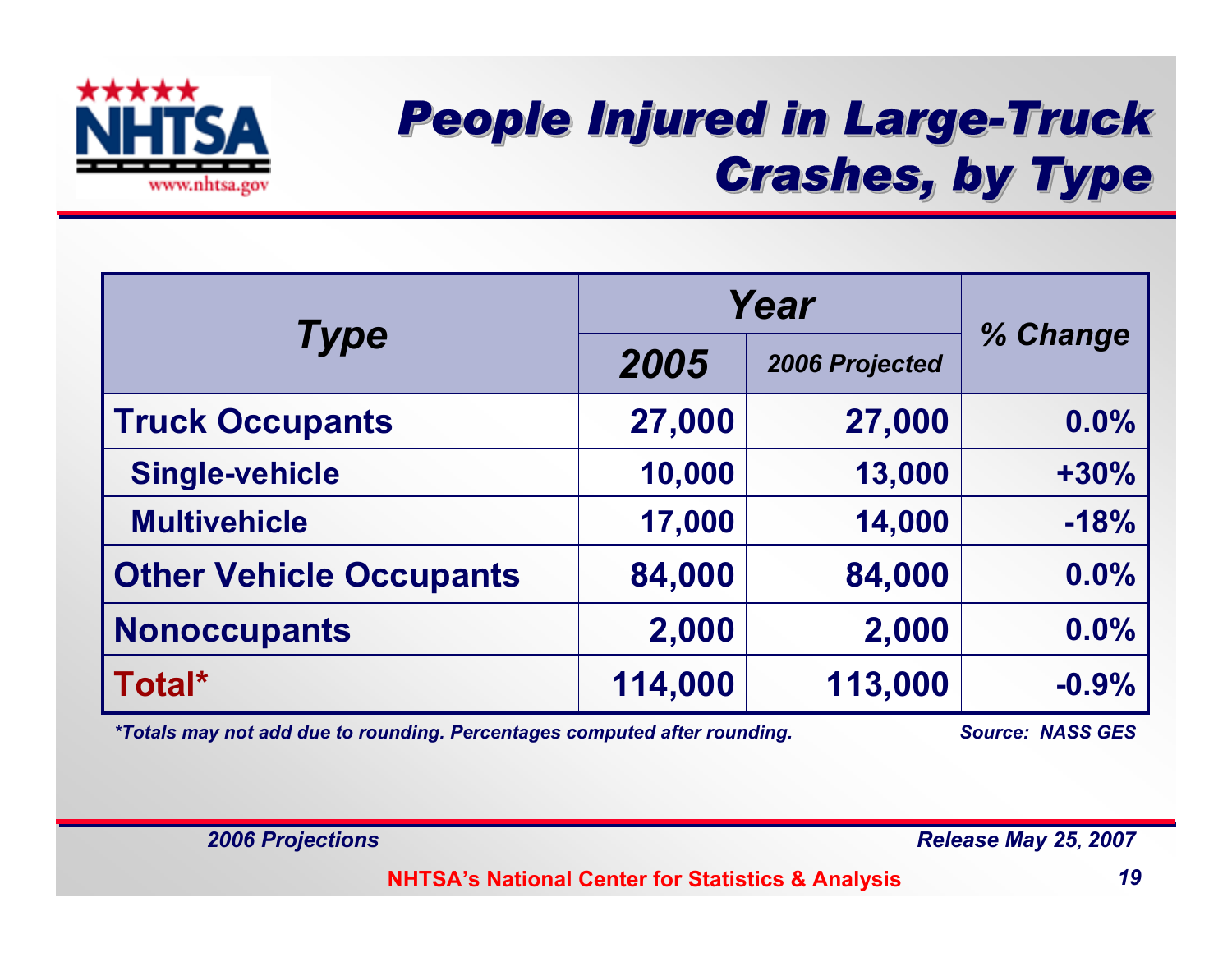

## *People Killed in Alcohol- People Killed in Alcohol People Killed in Alcohol- Related Crashes Related Crashes Related Crashes*

¾ *The estimate of people killed in alcohol-related crashes is projected to increase by about 2 percent* ¾ *Highest level killed since 1992*

¾ *Fatalities in crashes involving at least one driver, pedestrian or pedalcyclist with a BAC of .08+ are projected to increase by about 3 percent.*

¾ *The alcohol-related fatality percentage is projected to increase*¾ *From 40 percent to 41 percent*

*Note: The number of alcohol-related fatalities for the 2005 Annual Report File (ARF) is being revised due to State-reporting problems in Blood Alcohol Concentration (BAC) values that were discovered in the process of building the final file for 2005.*

*2006 Projections Release May 25, 2007*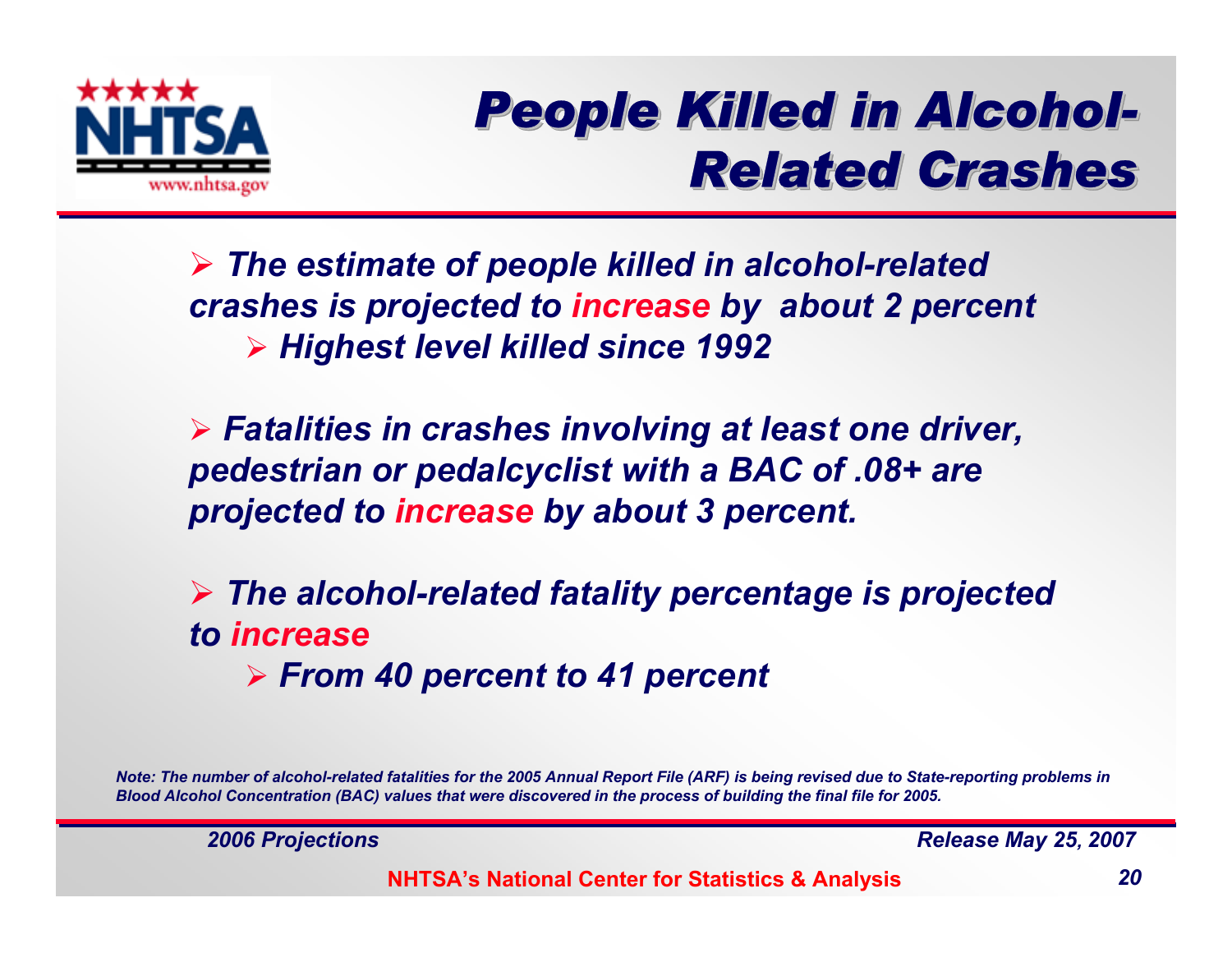

## *People Killed, by Highest Estimated BAC in Crash People Killed, People Killed,by Highest Estimated BAC in Crash by Highest Estimated BAC in Crash*

|                                    | Year   | $\frac{0}{6}$  |               |
|------------------------------------|--------|----------------|---------------|
| <b>Highest BAC in Crash</b>        | 2005*  | 2006 Projected | <b>Change</b> |
| <b>Alcohol-Related Fatalities</b>  | 17,525 | 17,941         | $+2.4%$       |
| <b>Fatality Rate / 100 M VMT</b>   | 0.59   | 0.60           |               |
| % All Fatalities                   | 40%    | 41%            |               |
| $.01 \leq BAC \leq .07$ g/dL       | 2,428  | 2,362          | $-2.7%$       |
| $BAC \ge .08$ g/dL                 | 15,097 | 15,579         | $+3.2%$       |
| $BAC \geq .08$ Fatalities/100M VMT | 0.50   | 0.52           |               |
| $BAC \ge .08$ g/dL**               | 13,613 | 13,990         | $+2.8%$       |

*Source: FARS, FHWA*

*\* Revised Numbers -- Due to State-reporting problems in Blood Alcohol Concentration (BAC) values that were discovered in the 2005 ARF file during production of the 2005 Final file.* 

*\*\* In crashes based on highest driver/motorcycle operator BAC in the crash*

*2006 Projections Release May 25, 2007*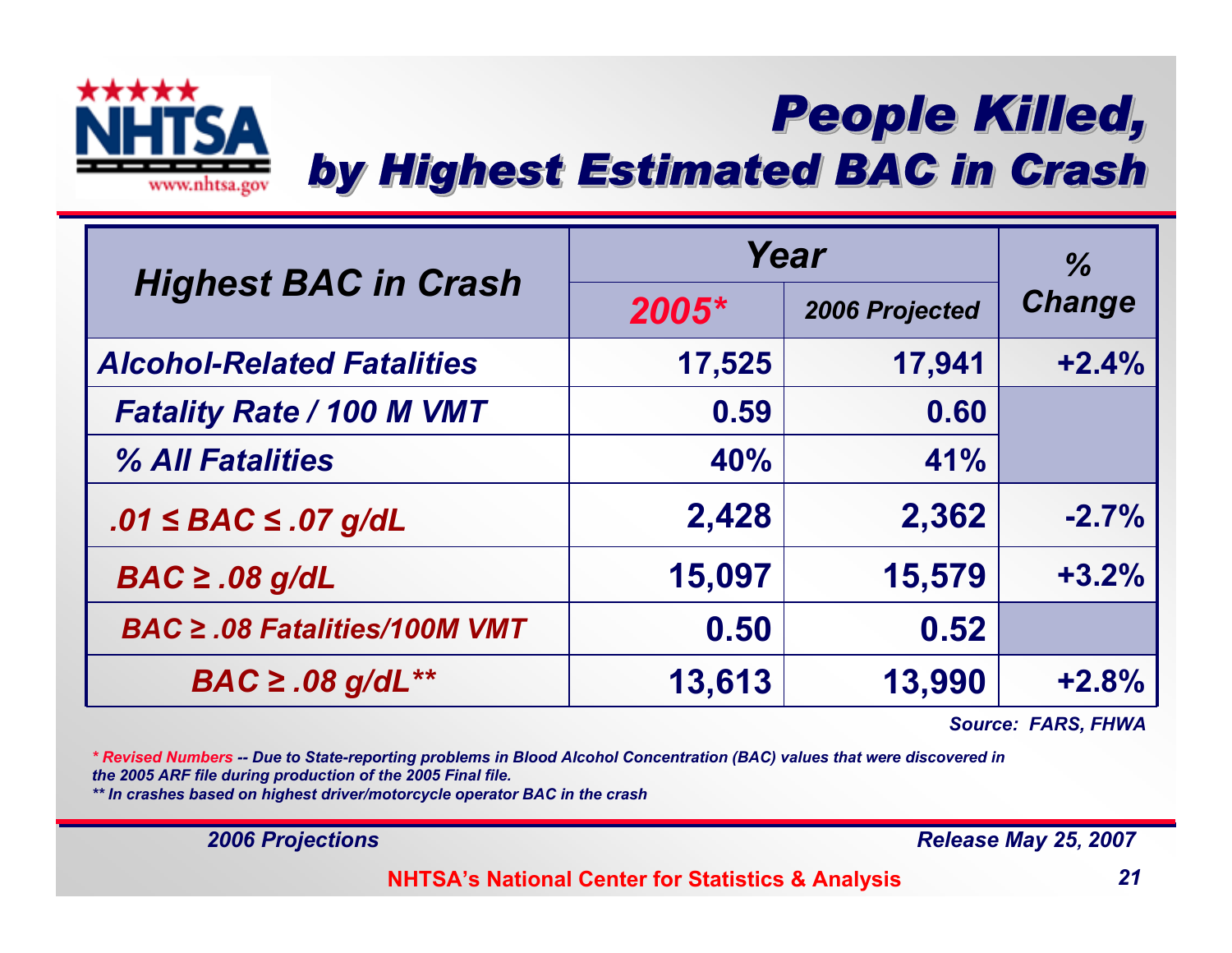



- *1. People Killed by Year*
- *2. Fatality and Injury Rates by Year*
- *3. Alcohol-Related Fatalities and Fatality Rate by Year*

*4. Nonfatal Crashes and People Injured by Year*

*2006 Projections Release May 25, 2007*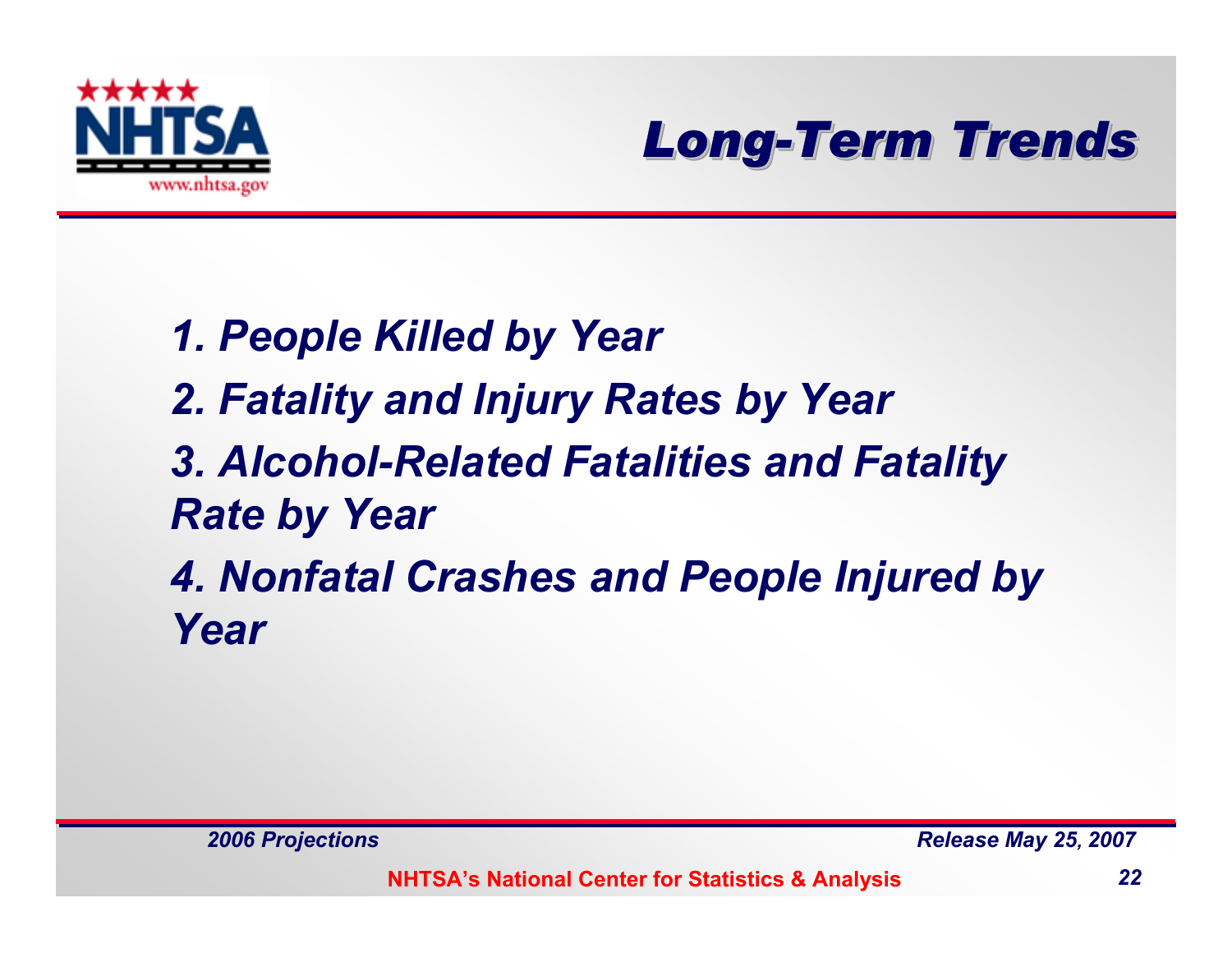

#### *Number of People Killed in Motor Number of People Killed in Motor Number of People Killed in Motor Vehicle Crashes, by Year*



*2006 Projections Release May 25, 2007*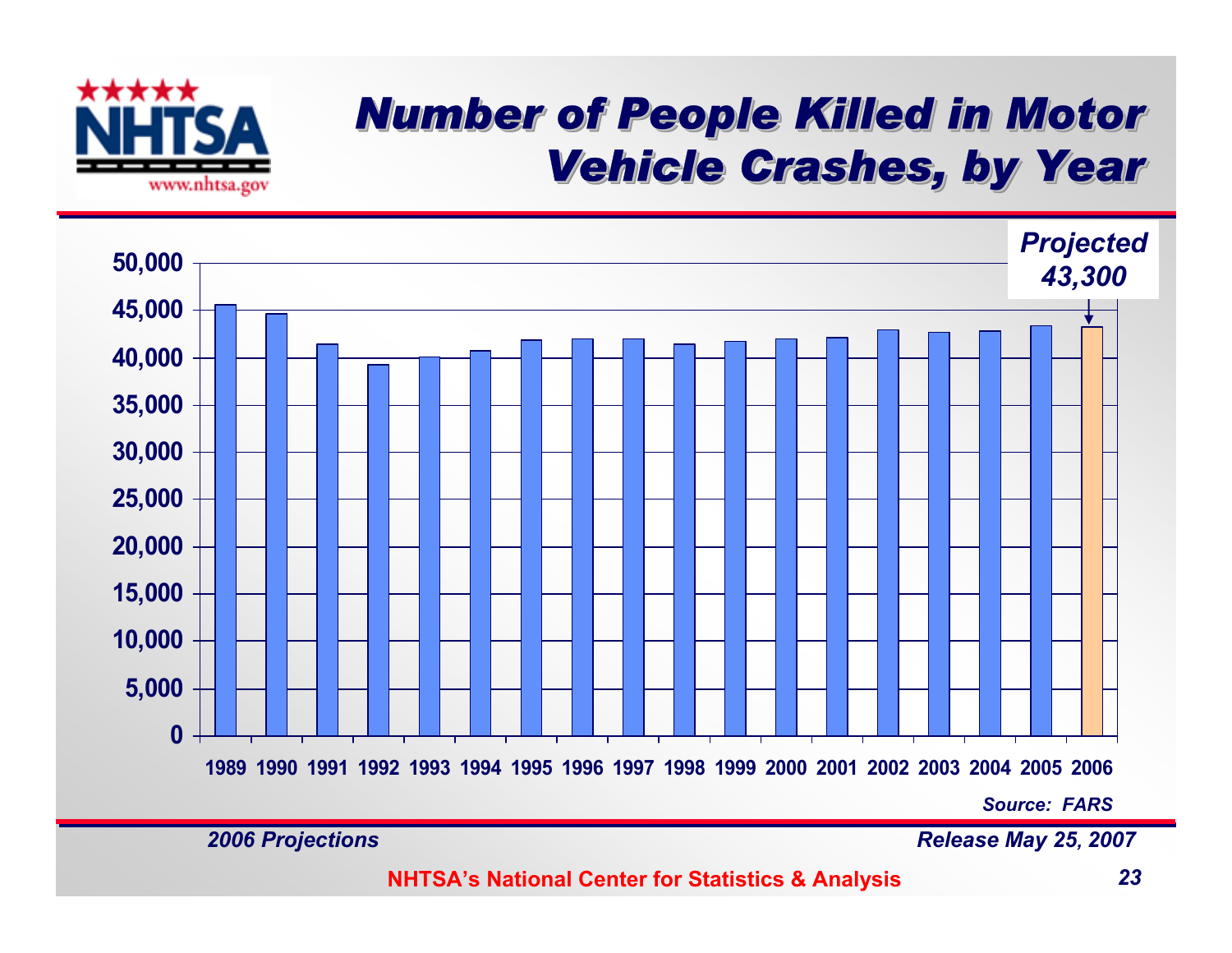

#### *Fatality and Injury Rates per Fatality and Injury Rates per Fatality and Injury Rates per 100 Million VMT, by Year 100 Million VMT, by Year 100 Million VMT, by Year*

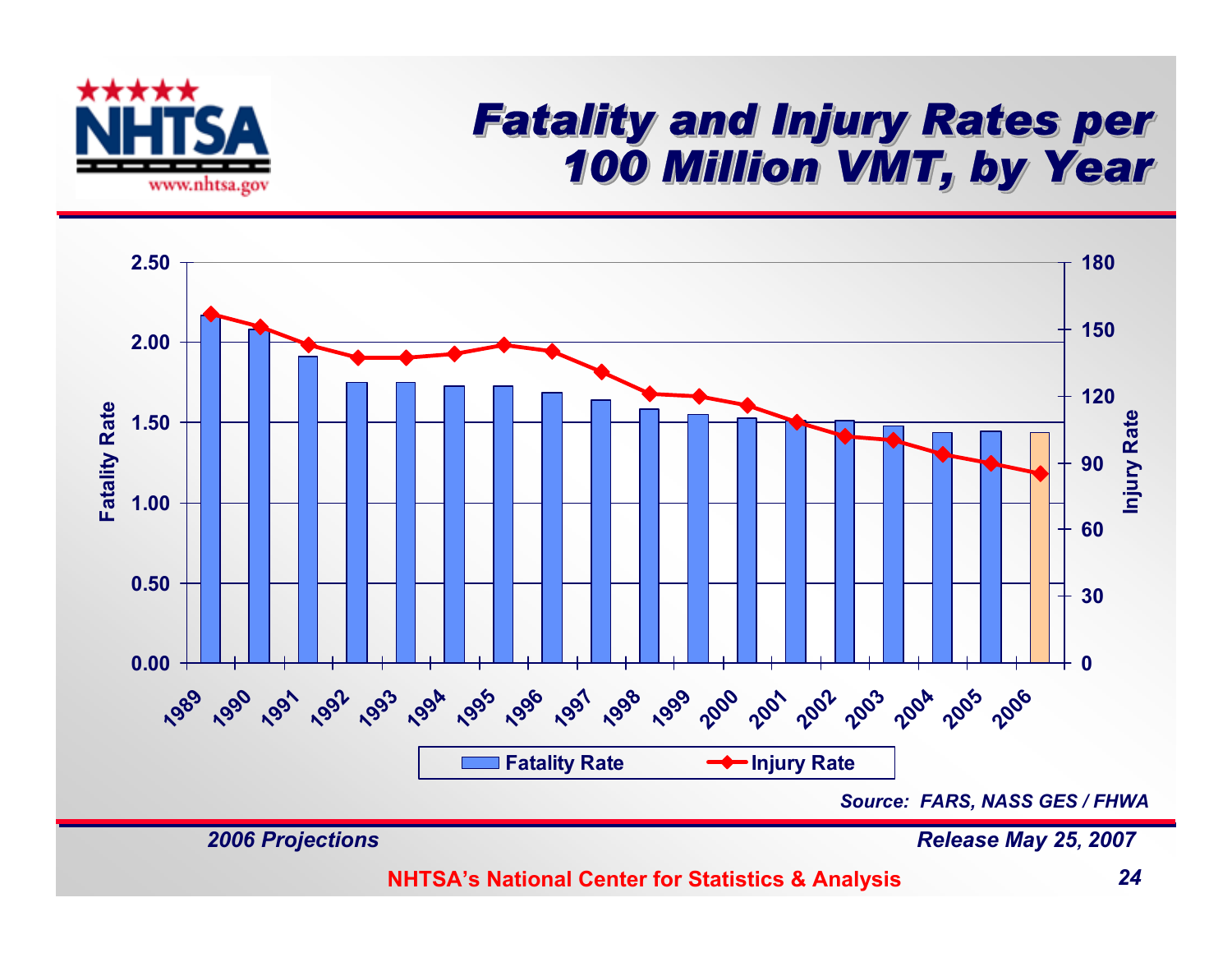

### *Alcohol-Related Fatalities and Alcohol Alcohol-Related Fatalities and Related Fatalities and Fatality Rate, by Year Fatality Rate, by Year Fatality Rate, by Year*



*\* Revised Numbers -- Due to State-reporting problems in Blood Alcohol Concentration (BAC) values that were discovered in the 2005 ARF file during production of the 2005 Final file.*

*Source: FARS, FHWA*

*2006 Projections Release May 25, 2007*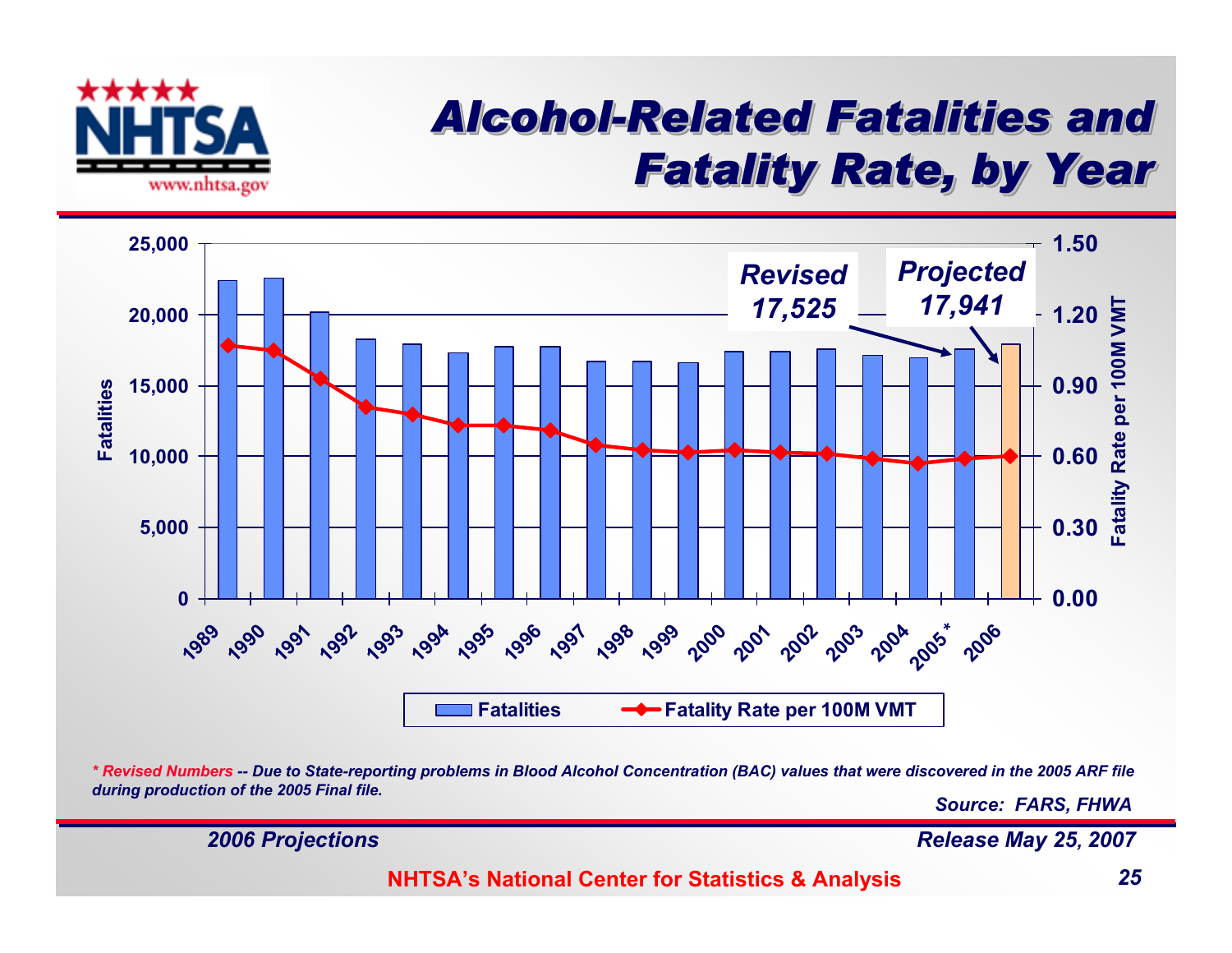

### *Nonfatal Crashes and Nonfatal Crashes and Nonfatal Crashes and People Injured, by Year People Injured, by Year People Injured, by Year*

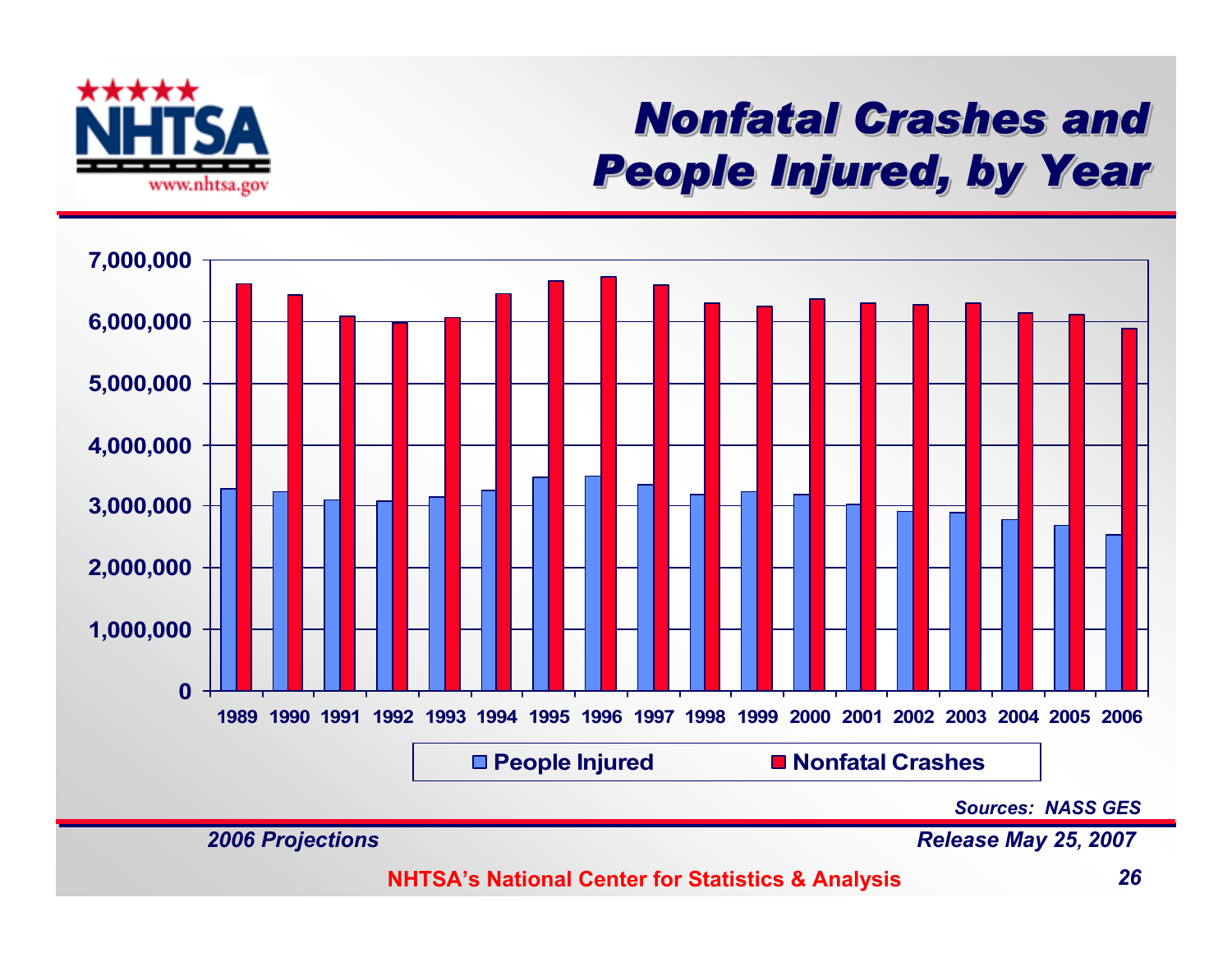

### *Data Sources Data Sources Data Sources*

- $\bullet$  *Crash Data*
	- ♦ *Fatality Analysis Reporting System (FARS)* 
		- $\circ$ *2004 and prior years – Final File*
		- ° *2005 - Annual Report File*
		- ° *2006 - Early Projection File*
	- ♦ *NASS General Estimates System (GES )*
		- °*2005 and prior years - Annual File*
		- ° *2006 - 9-Month File*
- $\bullet$  *Exposure Data* 
	- ♦ *Vehicle Miles of Travel (VMT) - Federal Highway Administration (FHWA)*
		- $\circ$ *2005 and prior years - Annual Highway Statistics*
		- ° *2006 - January 2007 Traffic Volume Trends Report*
	- ♦ *Population Estimates (based on 2000 Census)* 
		- $\circ$ *Census Bureau, July 1 estimates released on Dec. 22, 2006*
	- ♦ *Registered Vehicles*
		- ° *R.L. Polk & Company and FHWA*
		- ° *NHTSA's Projection for 2006*

*2006 Projections Release May 25, 2007*